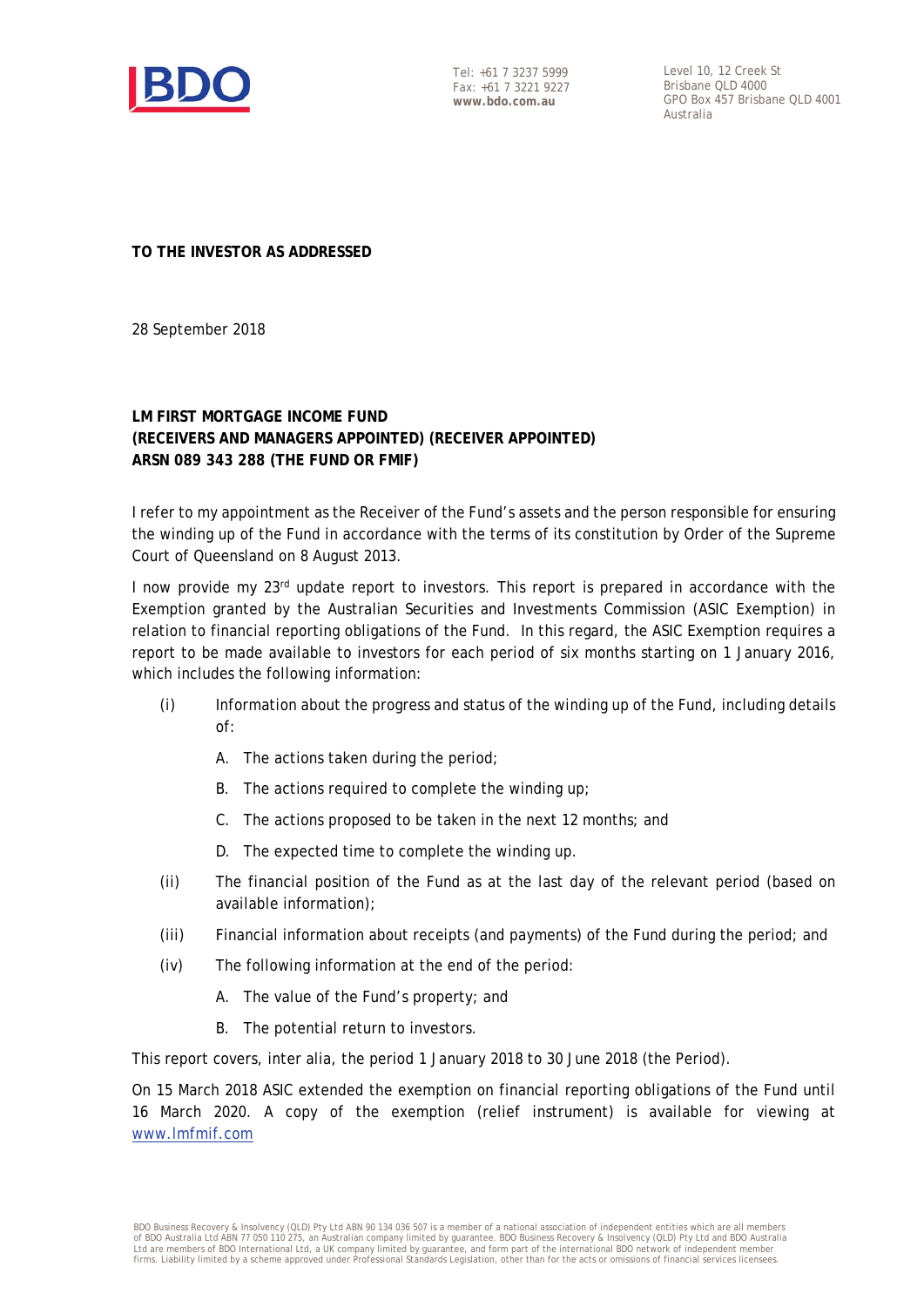

## **1. Progress and Status of the Winding Up**

**1.1 Position of the Secured Creditor, the potential claim by KordaMentha, the trustee of the LM Managed Performance Fund ('MPF') and claims filed against the Fund** 

## **1.1.1 Proceedings by the Trustee of the MPF against LMIM and the Fund**

## **1.1.1.1 Assigned Loans Claims**

I refer to my previous updates to investors in relation to these proceedings, in which the Trustee of the MPF (MPF) is the plaintiff, and the defendants are LMIM, and myself as Receiver of the property of the FMIF.

The relief claimed by the Trustee of the MPF in these proceedings included equitable compensation against LMIM and claims against the assets of the FMIF in the total sum of about \$24.1 million plus interest.

The MPF Trustee applied to the Court for directions as to whether it would be justified discontinuing the proceedings, and on 7 June 2018 the Court directed it would be. Notices of discontinuance have accordingly been filed in both proceedings.

## **1.1.1.2 AIIS Loan Claim**

I refer to my previous updates to investors in relation to this proceeding in which the MPF is the plaintiff, and LMIM is the defendant.

The MPF Trustee claimed approximately \$16.82 million as equitable compensation against LMIM and relief against the assets of the FMIF for approximately \$3.9 million being alleged interest paid by the MPF to the FMIF in respect of the loan made by the FMIF to AIIS in 2005.

The MPF Trustee applied to the Court for directions as to whether it would be justified discontinuing the proceeding, and on 7 June 2018 the Court directed it would be. A Notice of discontinuance has accordingly been filed in the proceeding.

## **1.1.1.1 Position of the Secured Creditor**

Following the discontinuance of the three proceedings brought by the MPF referred to above, the DB Receivers have advised they will retire.

## **1.1.2 Proceedings against the MPF, LMIM and the Directors of LMIM**

I refer to my previous updates to investors in relation to a statement of claim I caused to be filed in the Supreme Court of Queensland, against a number of parties, including the MPF Trustee, in respect of loss allegedly suffered by the FMIF as a result of an amount paid to the MPF in the Bellpac litigation matter. The claim is for approximately \$15.5M plus interest.

As previously advised, the proceedings have not settled following settlement discussions. Accordingly, I am now progressing these proceedings to a trial. Progress on the steps set out in the timetable following the review hearing held on 14 March 2018, are as follows:

- An Amended Defence of the 1st director defendant (being Peter Drake) was filed and served by 23 March 2018. This has been completed;
- The Replies to the further Amended Defences of the 3rd and 4th defendants were to be filed and served on 29 March 2018. This has been completed;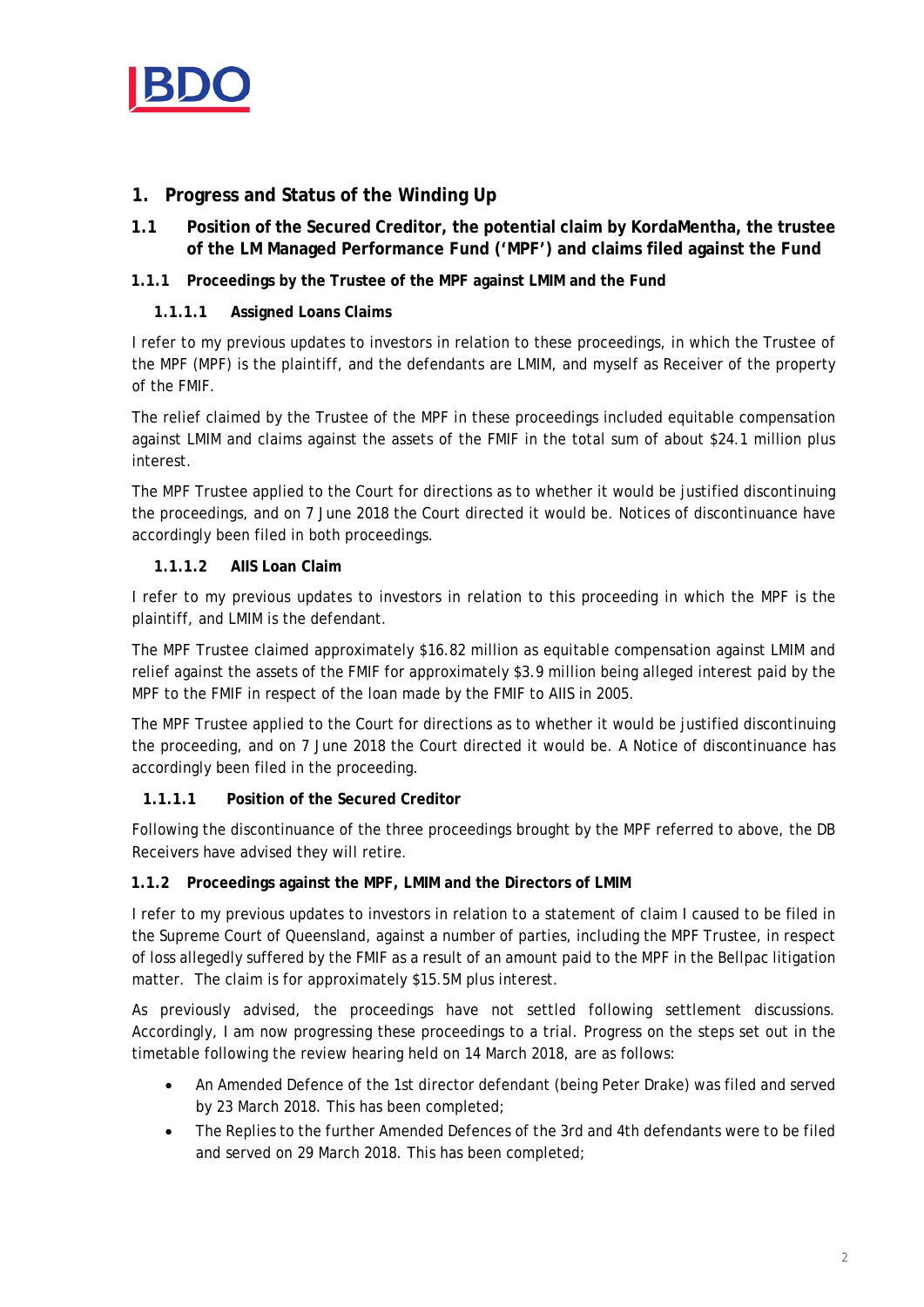

- The Reply to the Amended Defence of the 1st defendant was filed and served by 6 April 2018. This has been completed;
- Replies to the Amended Defences of the 2nd, 6th and 8th defendants were to be filed and served by 20 April 2018. This has been completed;
- Further disclosure was required to be undertaken by myself, the 1st, 2nd, 3rd, 4th, 6th and 8th defendants by 20 April 2018. The 1st defendant made minor further disclosure on 20 April 2018. I also made minor further disclosure on 20 April 2018. The other defendants did not make any further disclosure;
- A draft trial bundle of documents was served on the defendants on 1 June 2018. The proceedings were listed for review on 16 August 2018 following which a timetable was implemented to progress the proceedings to a trial in March/April 2019. Specifically, and amongst other things, it was ordered that the plaintiff serve an amended draft trial bundle by 14 September 2018 which included additional documents relevant to various matters in issue in the proceedings. This has been completed and the defendants' response is due by 5 October 2018. Following the finalisation of the contents of the trial bundle, affidavit evidence is to be exchanged by the parties along a timeline from November 2018 to February 2019 in advance of trial.

As the proceedings are ongoing, an update will be provided to investors in relation to this matter in my next report.

## **1.2 Legal Actions/Potential Recoveries**

#### **1.2.1 Claim against the former auditors**

I refer to my previous updates to investors and briefly summarise the background as follows:

- Public examinations (PEs) of the former auditors and certain directors and former directors (Directors) of LM Investment Management Limited (In Liquidation) were conducted in 2015;
- Following the PEs, a further amended statement of claim was filed by me and served on the former auditors of the Fund on 14 April 2016;
- The former auditors filed and served on me a strike-out application and supporting affidavit on 27 April 2016 (amended on 15 December 2016) seeking orders to strike-out certain parts of the statement of claim;
- At the hearing of the former auditors' strike out application, the Court granted my application and placed the proceedings on the commercial list and reserved its decision on the auditor's strike out application;
- The reserved decision from the hearing of the strike out application was handed down on 8 May 2017. Orders were made that the statement of claim be amended to delete certain causes of action and to include details of the quantification of loss;
- In accordance with the Court's judgment, the parties were required to agree the form of orders including a timetable for the filing of a further amended statement of claim and the costs of the former auditors' strike-out application;
- The amended statement of claim was filed on 20 November 2017 and served on the former auditors. Details of the loss has been included in the amended statement of claim which has been calculated (at its highest) in excess of \$200 million. A significant amount of work has been undertaken in this regard, including quantifying the loss at 6 monthly hypothetical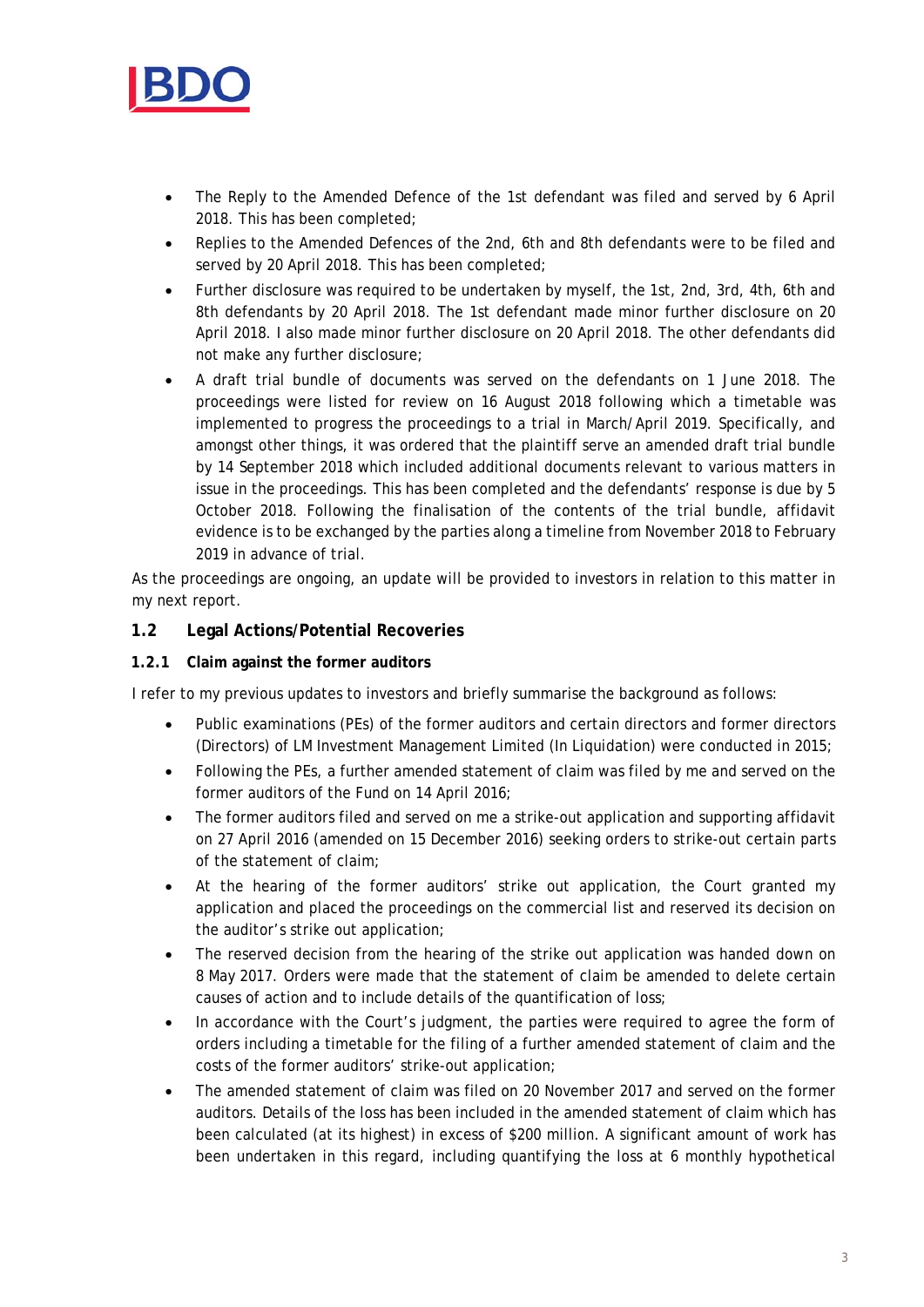

winding up dates between 1 July 2009 and 1 January 2013 being the estimated additional costs and expenses incurred by the Fund as a consequence of the alleged delay in winding up the Fund;

- I have received a number of requests pursuant to Rule 222 of the Court Rules (Rules) from the former auditors to provide documents referred to in the amended statement of claim which requests have been responded to;
- On 29 May 2018, the Court made Orders for the filing of the proposed application to amend the Claim, as well as for the auditors to make a request for further and better particulars of the further amended statement of claim.

I summarise developments since my last update to investors as follows:

- A request for particulars was received on 19 June 2018. A further Order of the Court dated 24 July 2018 requires the response to this request to be filed and served by 19 October 2018;
- Two further amendments to the statement of claim were filed on 5 July 2018 and 7 August 2018. Particulars of loss and damage were filed and served on the auditors on 23 July 2018;
- The Application for leave to amend the Claim was filed on 10 August 2018. The Court listed the hearing of the application on 27 September 2018;
- Following the hearing on 27 September 2018, the next steps are to provide the particulars requested and obtain Orders programming the filing of the auditors' defence and the Receiver's reply to that defence.

The proceedings are ongoing and an update will be provided to investors in relation to this matter in my next report.

#### **1.2.2 Bellpac Proceedings**

In addition to the claim filed and served against the MPF in relation to a loss suffered by the Fund from litigation pertaining to the Bellpac loan noted at item 1 above, there is another matter relating to Bellpac that has been progressed during the Period, as detailed below.

#### **Wollongong Coal Ltd (WCL) - \$10 million Convertible Bonds**

I refer to my previous updates to investors and provide a brief summary as follows:

- The liquidator of Bellpac has received the settlement amount of \$2 million from WCL in relation to the claim for redemption of the \$2 million Bonds held in WCL;
- The defendants' appeal of the decision of the Court which acknowledged that Bellpac (under the control of a liquidator) is the true owner of the \$8 million convertible bonds was unsuccessful;
- In January 2016, the Bellpac Liquidator applied for the conversion of the \$8 million Bonds to shares. As WCL did not issue all of the shares as required under the terms of the Bonds, the Bellpac Liquidator brought proceedings against WCL seeking orders requiring WCL to perform its obligation to redeem the Bonds converted to shares outside of the required time;
- The Bellpac liquidator and WCL have entered into a binding heads of agreement (HOA) which relates to the settlement of the litigation commenced against WCL. The terms of the heads of agreement include that WCL will pay to Bellpac a settlement sum of \$6.3 million in return for certain releases and Bellpac returning or cancelling the WCL shares issued to Bellpac.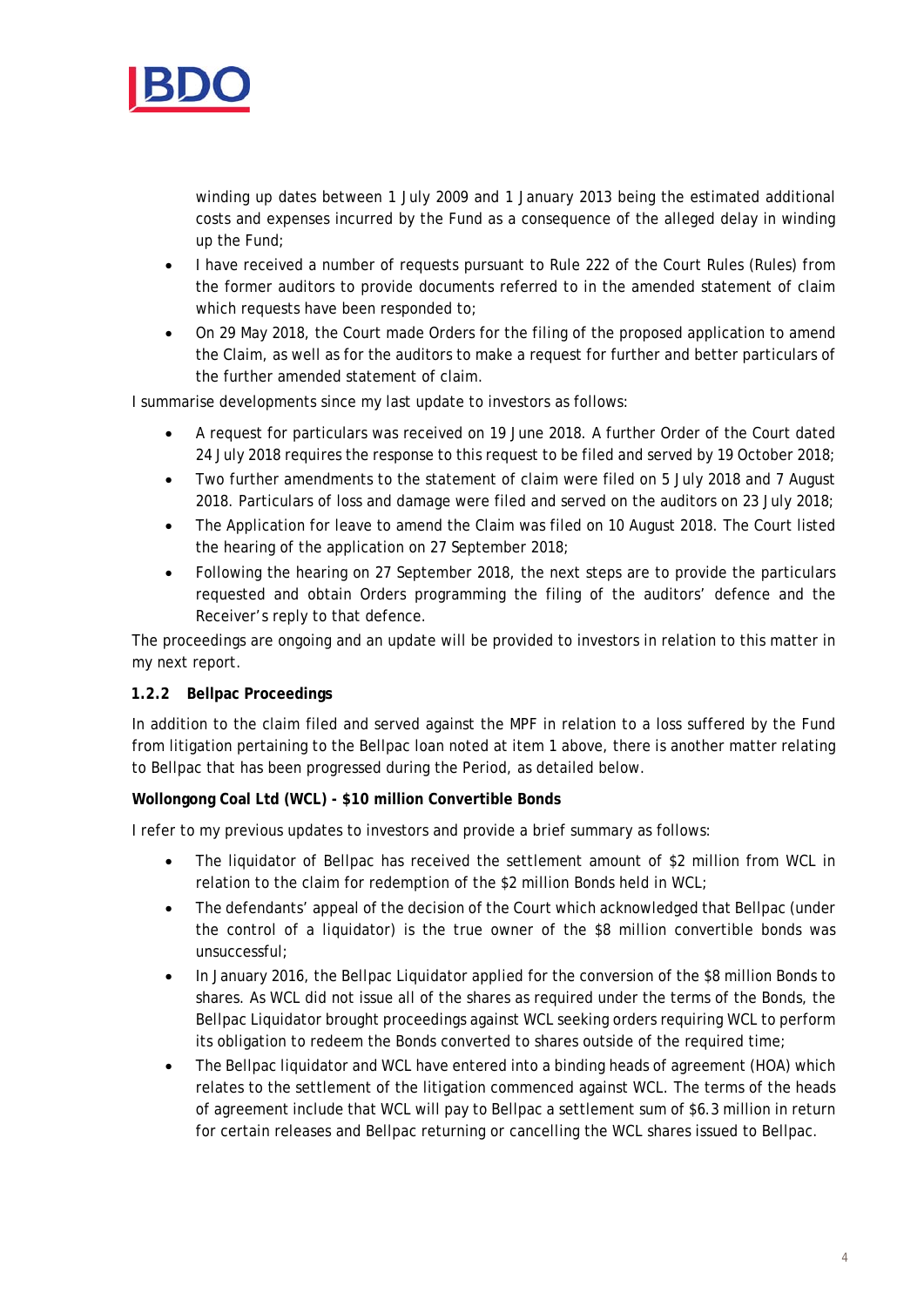

- The conditions precedent to the settlement with WCL include obtaining necessary approvals to undertake the settlement transactions. In this regard:
	- o The Bellpac Liquidator has obtained creditor approval to enter into the settlement with WCL;
	- o The Court declined to exercise its discretion on WCL's application for approval to acquire and or cancel Bellpac's holding of WCL shares. WCL is now preparing to seek shareholder approval.
- The Trustees of the MPF (MPF) have demanded from the Liquidator circa \$680K plus interest out of the proceeds of the Bonds for repayment of funding the MPF allegedly made for the Bonds litigation from late 2010 to early 2013. The MPF has also reserved its rights in relation to claiming 35% of the funds realised from the successful Bonds proceedings.

Developments since my last update to investors are as follows:

- The remaining condition precedent (Sunset Date) to the settlement with WCL has been extended several times from the original Sunset Date and the Liquidator was successful in negotiating as part of the agreement to extend the Sunset Date that WCL pay interest at 3% p.a. from 2 October 2017 until settlement. The last agreed extension granted is to 18 October 2018 and will be reviewed subject to WCL's progress in calling the EGM and committing to the payment of \$6.3M;
- In relation to the MPF claim for reimbursement for funding as referred to above, the Bellpac Liquidator has confirmed he will not take any step adverse to either the MPF or FMIF without first giving the parties 7 days' notice.

The proceedings are ongoing and an update will be provided to investors in relation to this matter in my next report

## **1.2.3 Redemptions and Distributions paid to Class B Unit Holders**

I refer to my previous updates to investors and summarise the background as follows:

- Investigations have been undertaken via the PE conducted in 2015 and subsequent thereto in relation to redemptions and distributions paid to the Class B unit holders (Feeder Funds) when the Fund had suspended redemptions and distributions to other classes of members;
- The Feeder Funds are the LM Currency Protected Australian Income Fund (CPAIF), the LM Institutional Currency Protected Australian Income Fund (ICPAIF) and the LM Wholesale First Mortgage Income Fund (WMIF);
- On 28 July 2017, I caused to be filed an amended statement of claim against LMIM and the Feeder Funds which was then formally served on the parties. The relief sought in the claim includes declarations to withhold from distributions or payments otherwise payable from the Fund on the final winding up of the Fund to:
	- o CPAIF in the sum of \$40,583,109.06 plus interest, as adjusted for the difference between the sum paid for capital distributions in early to mid-2013 and the amount the CPAIF would otherwise have been entitled as referred to in the amended statement of claim;
	- o ICPAIF in the sum of \$5,044,118.30 plus interest, as adjusted for the difference between the sum paid for capital distributions in early to mid-2013 and the amount the ICPAIF would otherwise have been entitled as referred to in the amended statement of claim;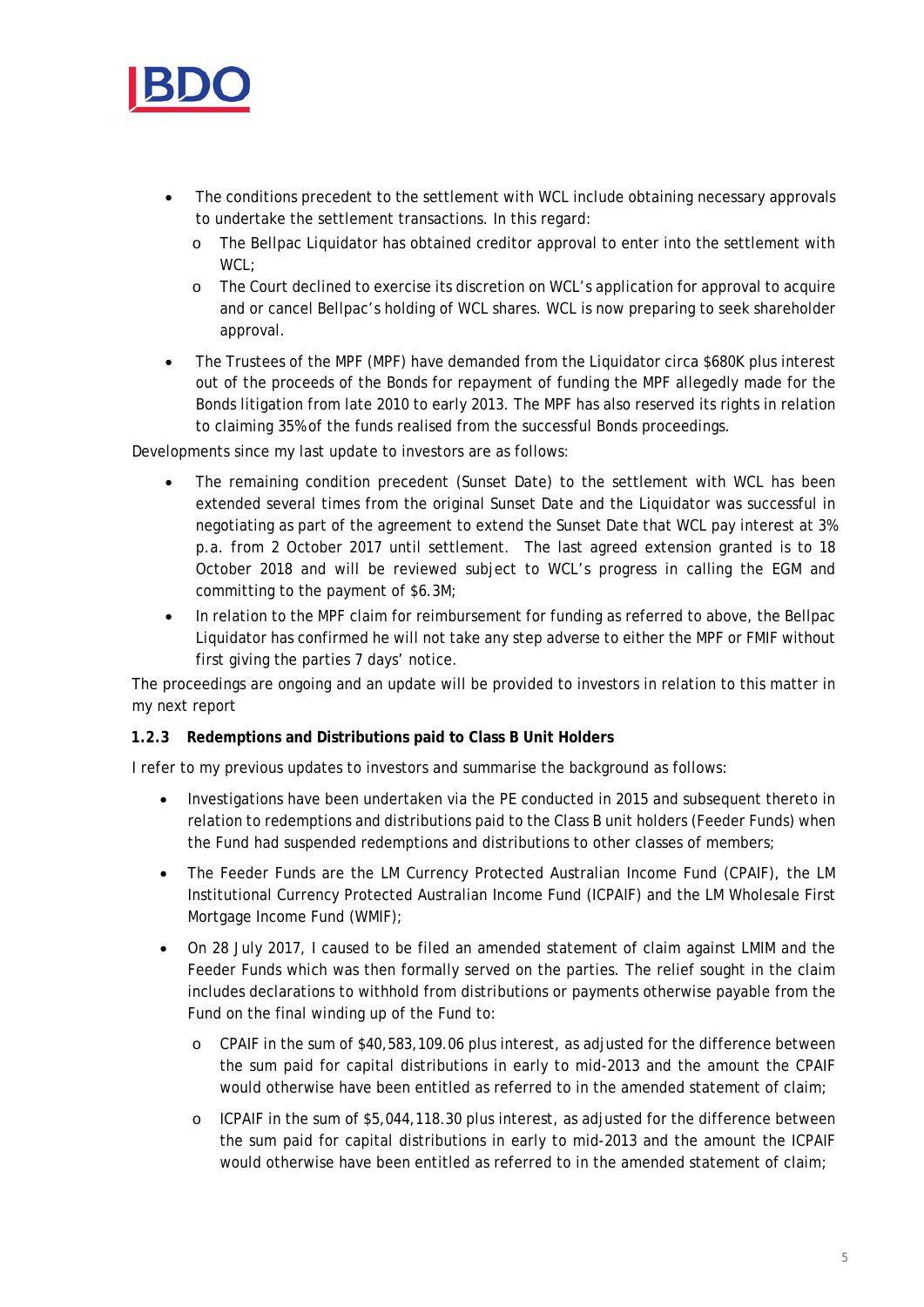

- o WMIF in the sum of \$9,432,090.76 plus interest, as adjusted for the difference between the sum paid for capital distributions in early to mid-2013 and the amount the WMIF would otherwise have been entitled as referred to in the amended statement of claim.
- In October 2017, I caused to be filed an application under Section 59 of the Trusts Act (1973) (QLD)to seek directions in relation to how the differing interests of LMIM are to be represented in the proceedings and an application under Section 500 of the Corporations Act (2001) to seek leave to proceed against LMIM (which is required because it is in liquidation) (the Applications);
- The receivers for the CPAIF and ICPAIF (Grant Thornton) advised they would not consent to my Section 59 application unless orders are made:
	- o that their reasonable costs and fees be fixed by the Court and paid out of the FMIF up to them preparing and filing a defence and considering any Reply filed by me;
	- o that I disclose to them certain books and records as requested by them.
- The parties consented to adjourn the hearing of the Applications (which was originally set down on 8 December 2017) to a date to be fixed;
- A Commercial List Application and Statement was filed with the Court on 23 April 2018.
- On 24 April 2018 the Court proposed that the Commercial List Application and the Applications be listed for hearing on 29 May 2018.
- At the hearing on 29 May 2018, the Court indicated it was content for:
	- o the proceeding to be placed on the Commercial List; and
	- o the proceeding be referred to mediation.
- However, the Court noted that the final form of the orders to be issued by it would be required to take into account how the individual members of the Feeder Funds were to be notified of the proceeding and with that, given the opportunity to apply to the Court to be heard in the proceeding or represented in the mediation.
- Following the hearing on 29 May 2018, draft orders were circulated by my solicitors and agreed to. The matter was then re-listed for a hearing on 13 June 2018 in order for the final form of the Orders to be reviewed by the Court.
- On 13 June 2018 orders were made granting the orders sought in the Applications and the Commercial List Application including that I represent the interests of the LM First Mortgage Income Fund in the proceedings and that the ICPAIF and the CPAIF be represented by Mr Said Jahani of Grant Thornton. The interests of LMIM are to be represented by Mr John Park of FTI Consulting. Further, it was ordered that mediation between the parties take place prior to 28 September 2018;

Since my previous update to investors and following discussions between the parties, it was determined that the parties did not have mutual availability prior to 28 September 2018 to attend mediation. Accordingly, amended orders were made by his Honour Justice Jackson on 4 September 2018 providing for a two day mediation to take place on 5 and 6 November 2018.

In summary if the Court grants the relief sought against the Feeder Funds and putting aside any other recoveries for the benefit of investors:

• the CPAIF and ICPAIF are not likely to receive any distribution in the winding up of the FMIF;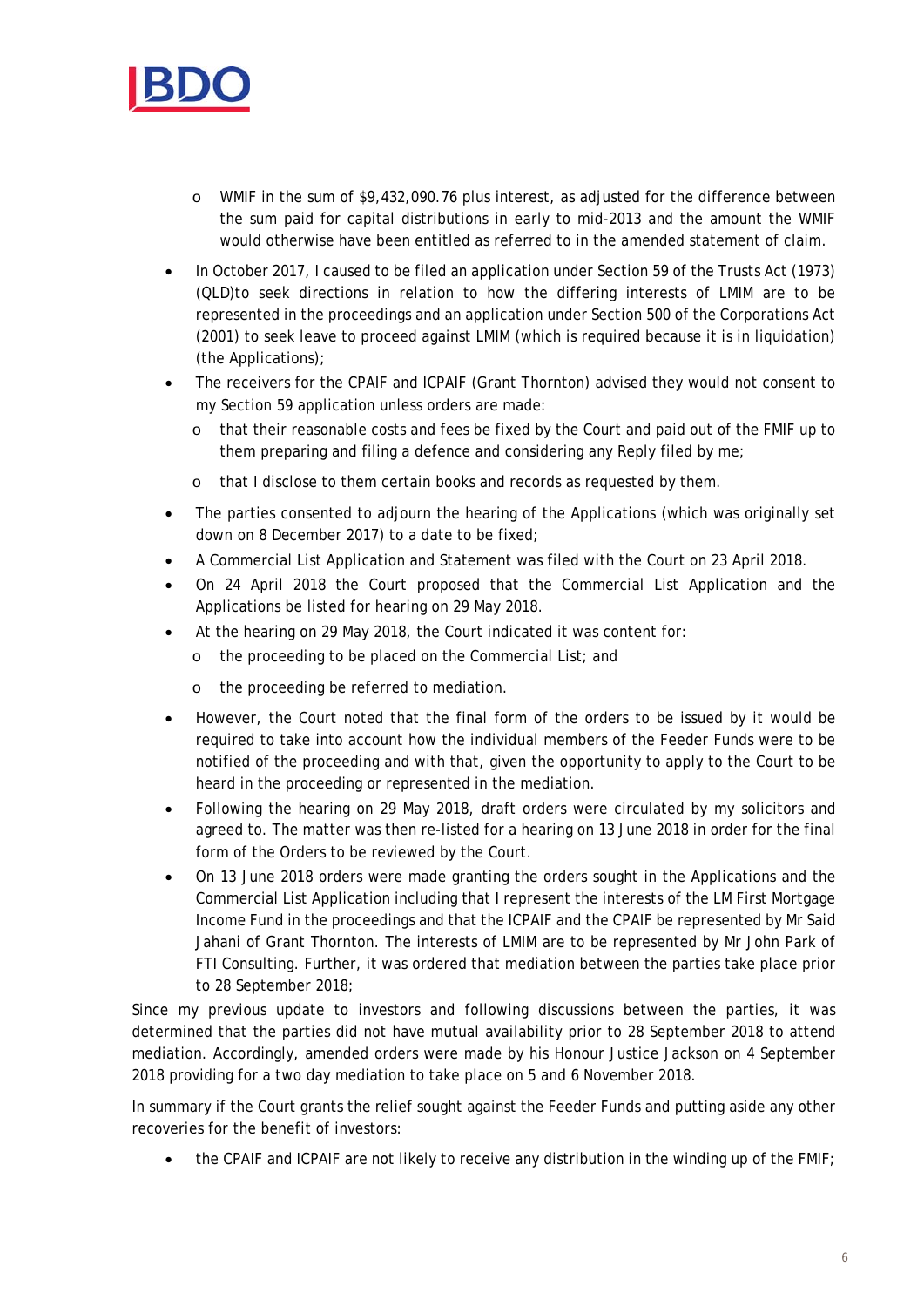

- the WMIF is likely to receive a smaller distribution than it otherwise would have been entitled, subject to the outcome of litigation against the FMIF and future operating costs of the FMIF; and
- the FMIF can use the funds which otherwise would have been paid to the Feeder Funds for distributions to investors generally instead and, as a result, the return to other investors (Class A and Class C) is likely to increase.

The proceedings are ongoing and an update will be provided to investors in relation to this matter in my next report.

## **1.2.4 Various claims against guarantors**

Background in relation to these claims, and developments since my last report to investors are as include:

- Judgement was obtained against the guarantor that defaulted on a payment obligation in a deed of settlement entered into with him. As the guarantor failed to pay the judgement, bankruptcy proceedings are being pursued;
- I received a report from the trustee of a bankrupt quarantor that his investigations have identified potential recoveries for the benefit of creditors of which the Fund is the major creditor. I continue to liaise with the trustee in regard to his continuing investigations and negotiations with certain of the parties involved in the land development, the proceeds of which we are informed the bankrupt has an entitlement.

## **1.2.5 Liquidators of LMIM (FTI Consulting)**

#### **1.2.5.1 Applications by FTI for remuneration or expense approval**

I refer to my previous reports to investors.

The orders handed down on 17 December 2015 in relation to FTI's ongoing role and extent of their powers and responsibilities set out, amongst other things, the process for FTI to identify and notify me of claims by LMIM for indemnity from the FMIF for liabilities or expenses incurred by LMIM or its Liquidators in connection with LMIM acting as RE of the FMIF, and for me to adjudicate on any such claims made by LMIM for indemnity against the property of the FMIF.

The judgement regarding and orders made in relation to FTI's first remuneration claim and indemnity claim are available on the websites www.lmfmif.com and www.lminvestmentadministration.com.

On 17 July 2018, Mr Park of FTI, who is now the sole Liquidator of LMIM, filed an application in the Court seeking payment of remuneration of approximately \$743,889.89 inclusive of GST from property of the FMIF, relating to various periods between 19 March 2013 and 30 June 2018. I opposed certain parts of the application. The application was heard on 6 September 2018 and adjourned to 3 October 2018.

The proceedings are ongoing and an update will be provided to investors in relation to this matter in my next report.

#### **1.2.5.2 Indemnity claim against the Fund and proof of debt process**

If a debt or claim is admitted by FTI in the winding up of LMIM and a claim for indemnity out of the FMIF with respect to such debt or claim is identified, I summarise the process as outlined in the Court Orders of 17 December 2015 as follows: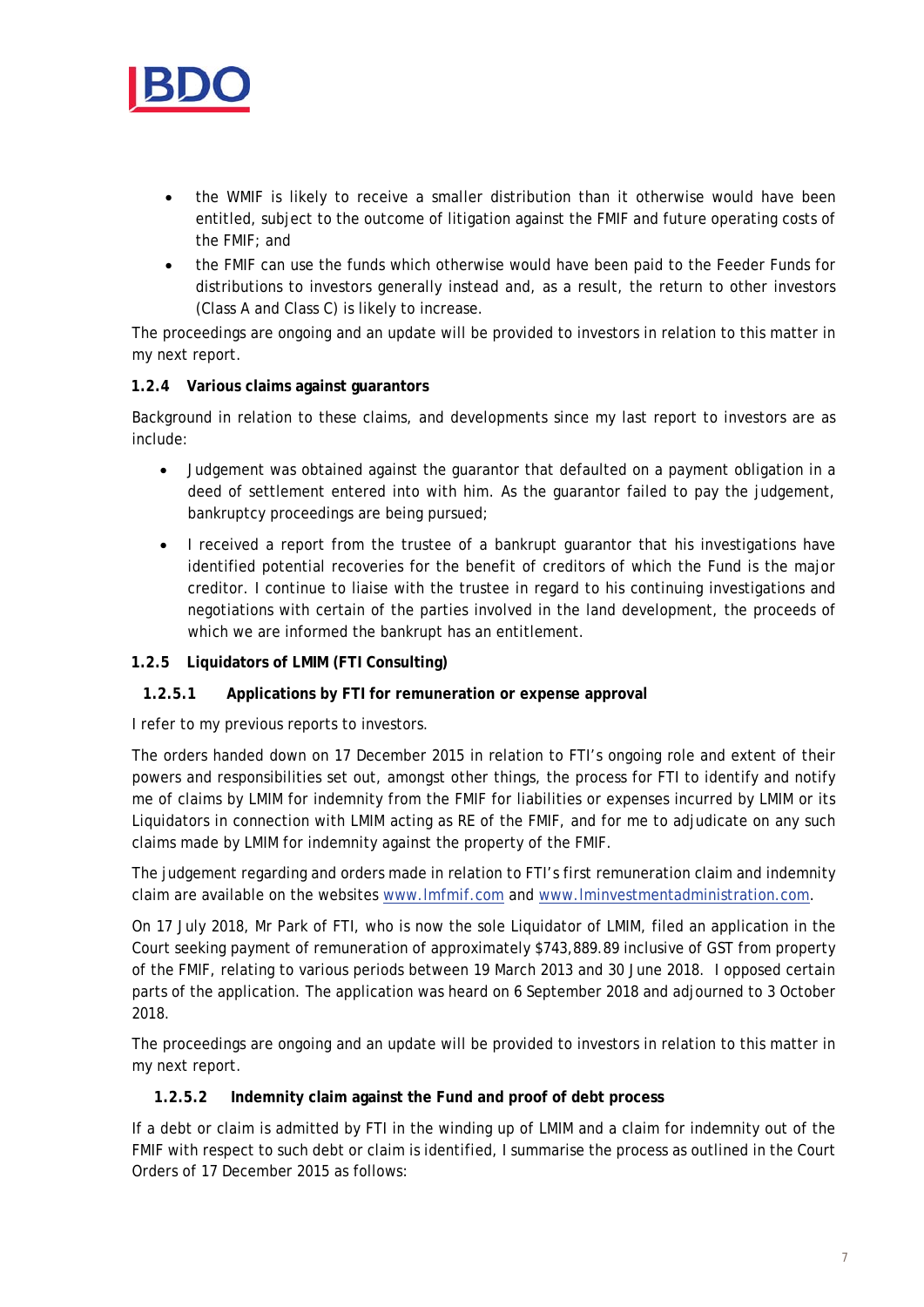

- FTI must notify me within 14 days of the claim for indemnity against the assets of the Fund;
- Within 14 days I may seek further information in relation to the claim;
- Within 30 days of receipt of the claim from FTI or from receipt of further information I have requested, I am required to:
	- o accept the claim; or
	- o reject the claim; or
	- o accept part of it and reject part of the claim; and
	- o to give FTI written notice of the decision.
- I am required to give FTI written reasons for rejecting any part of a claim within 7 days after giving notice of my decision including those claims identified through the proof of debt process mentioned above;
- Within 28 days of receiving a notice of rejection, FTI may apply to the Court for directions in relation to the rejection and advise the creditor of my decision and other specified matters.

I understand that FTI are currently undertaking the proof of debt process.

I am hopeful that the process required by the 17 December 2015 orders can be completed in the near future so the quantum of any creditor claims against the Fund can be ascertained and dealt with as soon as possible. These claims may be subject to the "clear accounts rule" as described in previous reports to investors, and if so, a set off against that claim may be available.

## **1.2.5.3 Claim filed against LMIM**

I refer to my previous report to investors and summarise the background as follows:

- In November 2016, I caused LMIM as RE of the FMIF to commence a proceeding against LMIM in relation to certain transactions to avoid possible expiry of the statutory limitation periods for making the claims;
- This claim alleges that, *inter alia*, LMIM breached its duties to members of the FMIF by:
	- o causing to be paid out of assets of the FMIF management fees in advance of it becoming entitled to payment of same;
	- o overpaying management fees to itself out of assets of the FMIF;
	- o causing to be paid to LMA additional fees purportedly for loan management and controllership services;
	- o directing payments to be made by the MPF, purportedly in satisfaction of liabilities owed by the MPF to the FMIF, to be paid to itself as RE of the feeder funds.
- Following further investigations, an amended claim and statement of claim and consolidated particulars have been filed and served on LMIM;
- I applied to Court for directions under section 59 of the Trusts Act (1973) (QLD) in relation to how the differing interests of the parties (LMIM as RE of the FMIF, and LMIM in its personal capacity) are to be represented in the proceedings, for leave to proceed under Section 500 of the Corporations Act and a stay of the proceeding until further order.

On 25 July 2018, the Court directed that I represent the interests of LMIM as RE of the FMIF, that Mr Park represent the interests of LMIM in its own capacity, granted leave to proceed with this claim and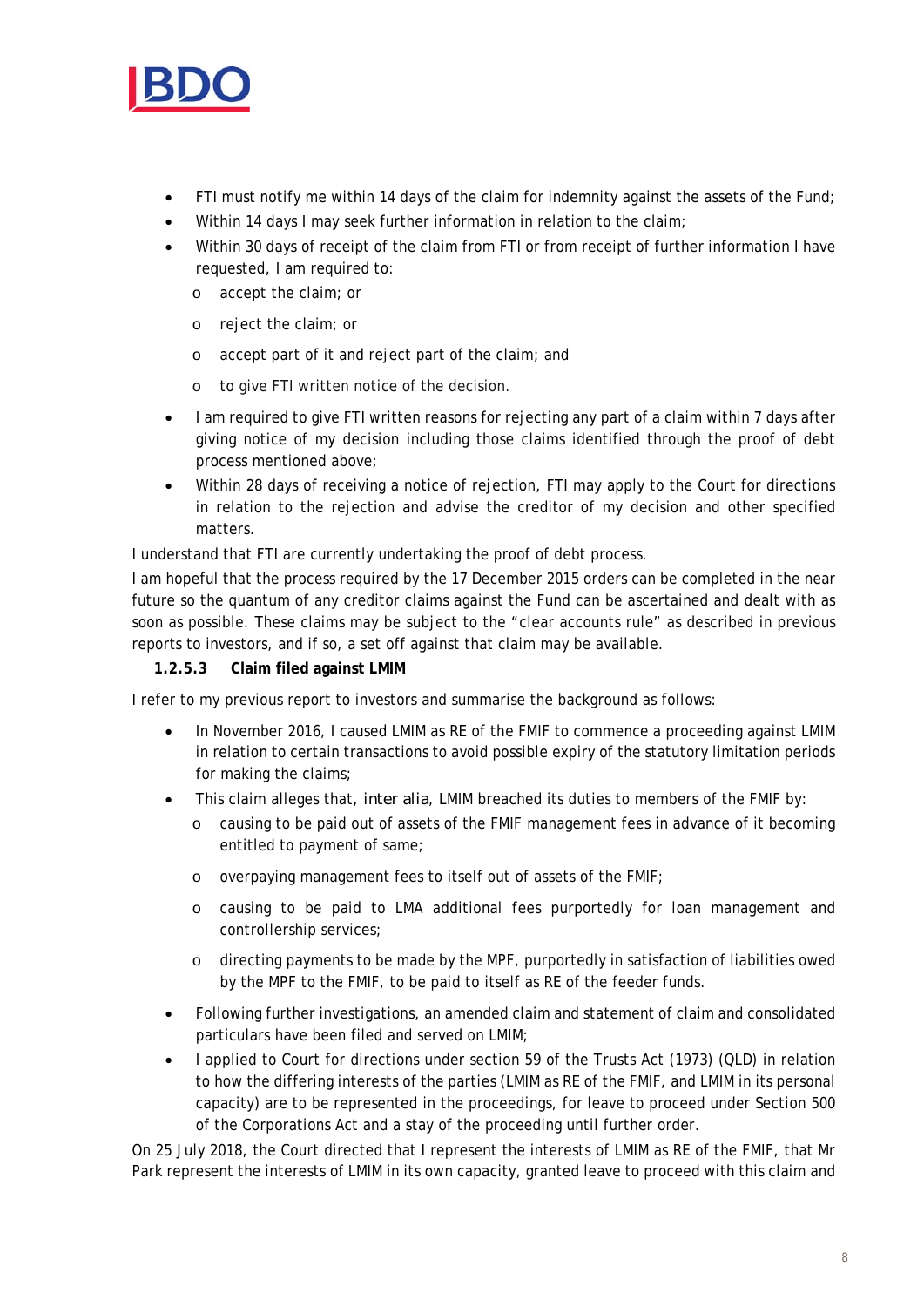

ordered that the claim be stayed until further order. A stay of the proceeding was sought because the extent to which it is necessary to proceed with the claims made in the proceeding will not be clear until after the proof of debt process is completed.

Subject to any directions that may be made by the Court, if the claims made in this proceeding are successful, they may be able to be relied upon as a set-off against certain claims made by LMIM for indemnity out of assets of the FMIF, including those claims identified through the proof of debt process mentioned above or claims made by other parties seeking to subrogate to LMIM's alleged rights of indemnity.

I will keep investors updated as to the status of this claim.

## **2. Financial Position of the Fund**

The management accounts for the year ending 30 June 2018 are available on the website www.lmfmif.com on the page titled 'Financial Statements & Other Key Documents'.

A summary of the financial position of the Fund as at 30 June 2018 is provided below.

| <b>Description</b>                                                    | 30 June 2018 |
|-----------------------------------------------------------------------|--------------|
| <b>ASSETS</b>                                                         | \$           |
| Cash and cash equivalents                                             | 70,194,328   |
| Receivables                                                           | 469,030      |
| Loans & Receivables                                                   | 44,235       |
| <b>TOTAL ASSETS</b>                                                   | 70,707,593   |
| <b>LIABILITIES</b>                                                    |              |
| Payables                                                              | 2,451,143    |
| Distributions payable                                                 | 1,372,036    |
| Total liabilities excluding net assets<br>attributable to unitholders | 3,823,179    |
| <b>NFT ASSFTS</b>                                                     | 66,884,414   |

These figures are subject to the disclaimers and qualifications set out in the management accounts

## **2.1 Fund Assets**

The total assets of the Fund as at 30 June 2018 were \$70,707,593.

The balance includes cash at bank of \$70,194,328, interest receivable on term deposits of \$469,030 and net default loans of \$44,235.

#### **2.2 Fund Liabilities**

The total liabilities of the Fund as at 30 June 2018 were \$3,823,179.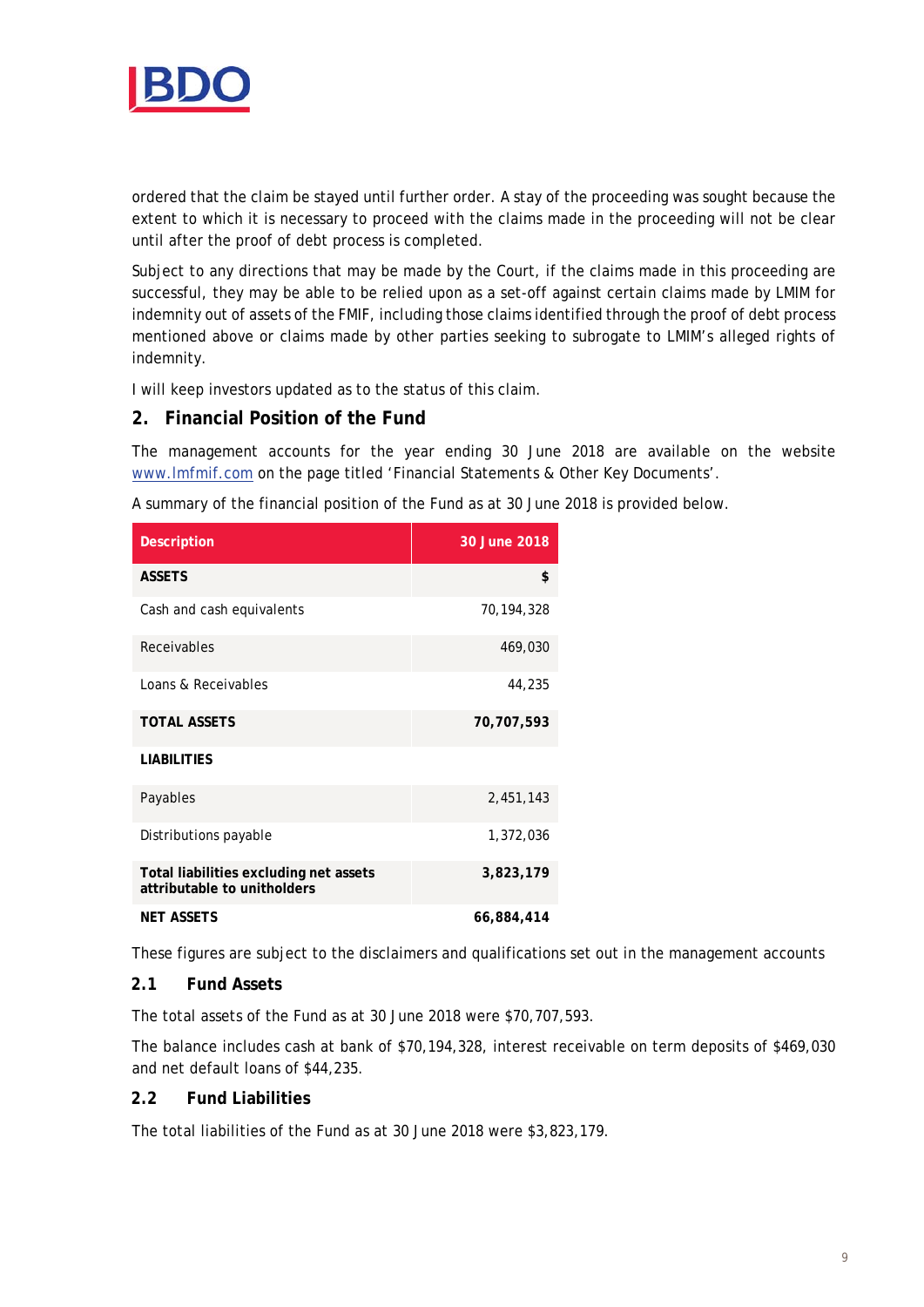

The Distributions payable balance relates to distributions that appear to have been declared prior to the date of the Receiver's appointment which were not paid, or have not cleared or were returned unclaimed.

The Payables balance primarily consists of trade creditors, custodian fees, legal fees, receiver's fees and fees and expenses claimed by FTI, which remain unpaid as at 30 June 2018.

Some of these liabilities have not been verified, or may be subject to court directions being obtained.

#### **2.3 Net Assets Attributable to Unit Holders**

Net assets attributable to unit holders as at 30 June 2018 were \$66,884,414.

The net assets of the Fund and number of units on issue as at 30 June 2018 and 31 December 2017 is detailed in the table below.

| <b>Description</b>                                                               | 30 June 2018 | 31 December 2017 |
|----------------------------------------------------------------------------------|--------------|------------------|
| Estimated net amount of assets available to investors as at<br>period end $(\$)$ | 66,884,414   | 68,242,091       |
| Total investor units (# of units)                                                | 478,100,386  | 478,100,386      |
| Estimated net asset amount per unit available to<br>investors as at period end   | 14 cents     | $14.3$ cents     |

#### **Investments made in Foreign Currencies**

Investigations undertaken by BDO have identified that the number of units held by investors who invested in foreign currencies appears to be incorrectly recorded in the membership records of the FMIF.

It appears that when LMIM transferred the member records of the FMIF to a new database in 2010 the number of units of investors who invested in a foreign currency were incorrectly recorded in the new database, by allocating to the investors concerned one unit in the FMIF for each unit of foreign currency invested, rather than one unit in the FMIF for each \$1AUD invested (after the foreign currency amount invested had been converted to AUD at the applicable exchange rate) in accordance with the PDS and Constitution.

I am currently calculating the effect of these errors on each of the foreign currency investors and am considering the options available to correct the register in a time and cost efficient manner.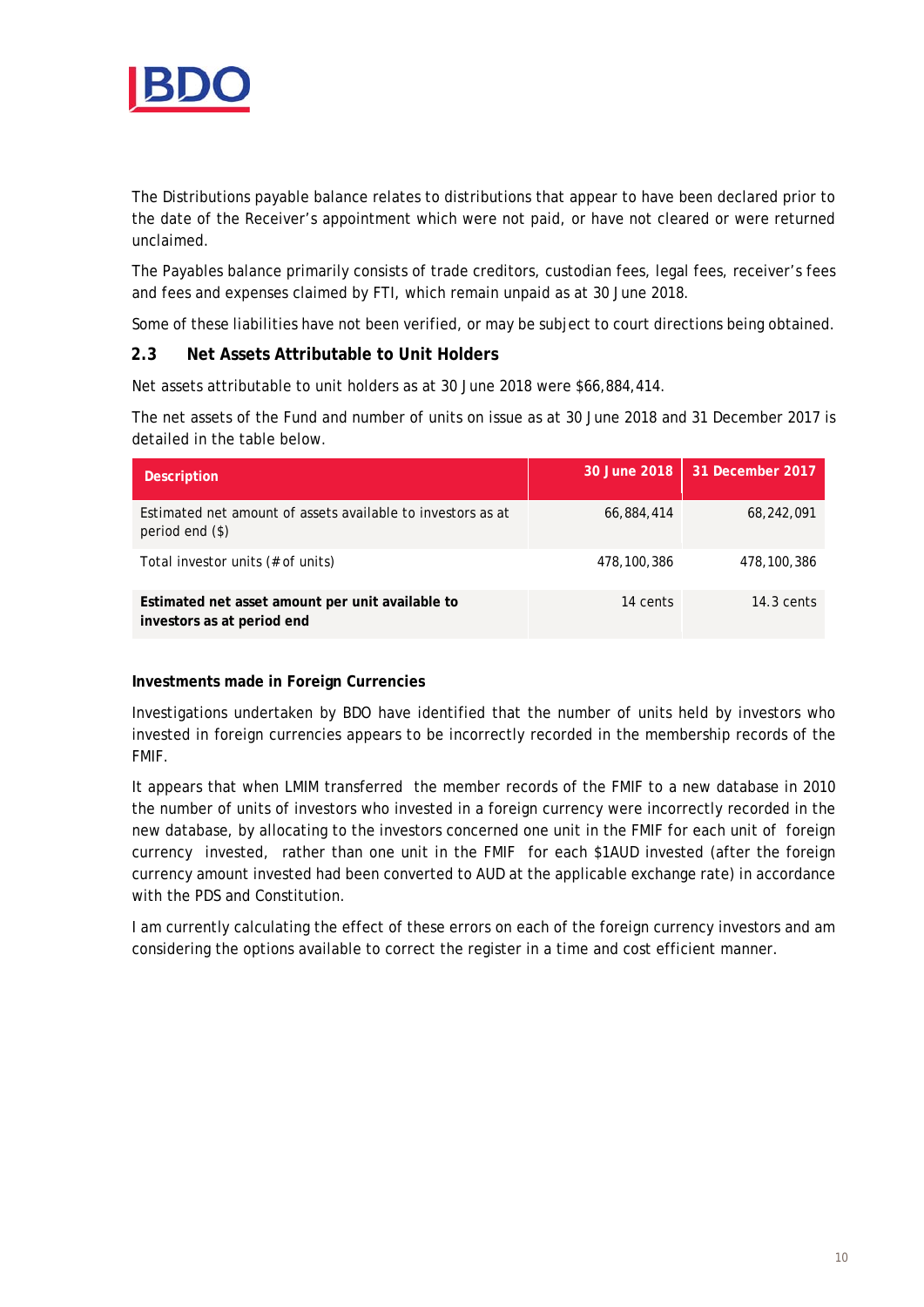

## **3. Receipts and Payments of the Fund**

The receipts and payments of the Fund, as maintained by the DB Receivers, for the period 1 January 2018 to 30 June 2018 is summarised in the table below.

| Description                               | \$           |
|-------------------------------------------|--------------|
| Receipts                                  |              |
| Loan Reductions                           | 1,724,179.36 |
| Interest                                  | 692,886.63   |
| <b>GST</b> received                       | 122,614.32   |
| Other income/refunds received             | 4,350.18     |
| <b>Total receipts</b>                     | 2,544,030.49 |
| Payments                                  |              |
| Bank charges                              | 23.30        |
| Legal fees                                | 886,113.32   |
| Loan draws                                | 4,089.50     |
| IT expenses and record management/storage | 97,332.29    |
| Receivers & Managers' Fees                | 212,812.60   |
| Receivers & Managers' Disbursements       | 180.36       |
| Receiver's Fees                           | 1,064,214.80 |
| <b>Receiver's Disbursements</b>           | 23,347.00    |
| Other payments                            | 2,562.14     |
| <b>Total payments</b>                     | 2,290,675.31 |
| Net receipts (payments)                   | 253,355.18   |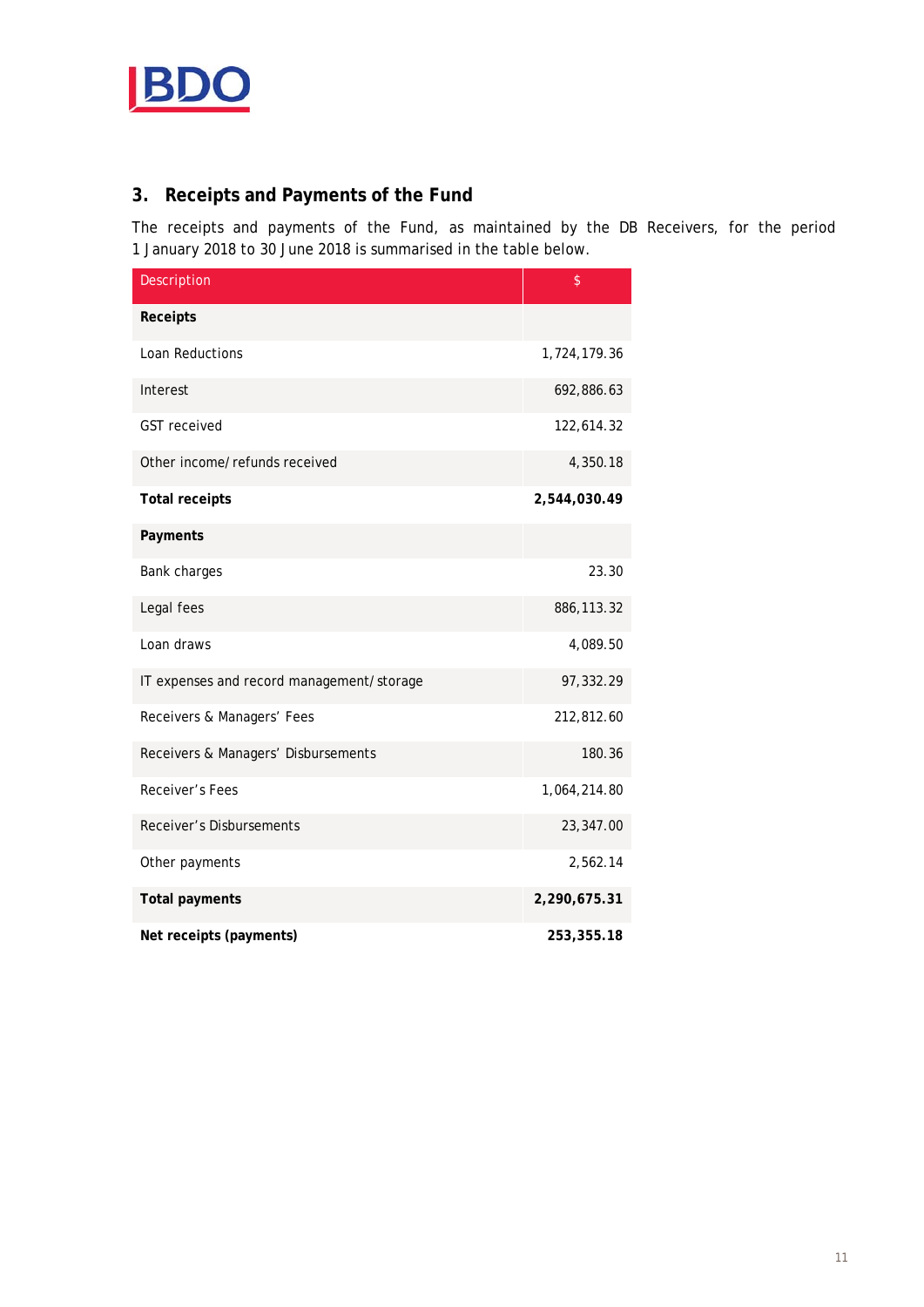

## **4. Investor Information**

## **4.1 Estimated Return to Investors**

I provide an estimated return to Investors of between 12.6 cents and 14 cents per unit as at 30 June 2018, calculated as follows:

| <b>Description</b>                                                                                                            | Low<br>\$     | High<br>\$    |
|-------------------------------------------------------------------------------------------------------------------------------|---------------|---------------|
| Cash at bank                                                                                                                  | 68,719,609    | 68,719,609    |
| Other assets (including interest receivable)                                                                                  | 455,478       | 2,007,201     |
| <b>Estimated Assets Position</b>                                                                                              | 69, 175, 087  | 70,726,810    |
| Other unsecured creditors                                                                                                     | 6,470,833     | 1,741,768     |
| FTI Fees & legal expenses advised (subject to approval)- refer to<br>Section 1.3.9 for further details - maximum amount shown | 918,458       | 918,458       |
| Receivers and Managers' fees (DB Receivers)                                                                                   | 129,106       | 129,106       |
| Receiver's fees & outlays (BDO) (including controllerships)                                                                   | 1,217,601     | 1,217,601     |
| <b>Total Liabilities</b>                                                                                                      | 8,735,998     | 4,006,933     |
| Estimated net amount available to investors as at 30 June 2018                                                                | 60,439,089    | 66,719,877    |
| Total investor units (as at 30 June 2018)                                                                                     | 478, 100, 386 | 478, 100, 386 |
| Estimated return in the dollar                                                                                                | $12.6$ cents  | 14 cents      |

Please note that the estimate and prior estimates do not take into account future operating costs and future Receiver's fees or any legal recoveries against borrowers, valuers or other third parties. Should the claims against the Feeder Funds be successful this would materially affect the return to the Feeder Funds (negatively) and other investors (positively).

In calculating the estimated return to investors, I have also not made any provision for any successful claims made against the FMIF.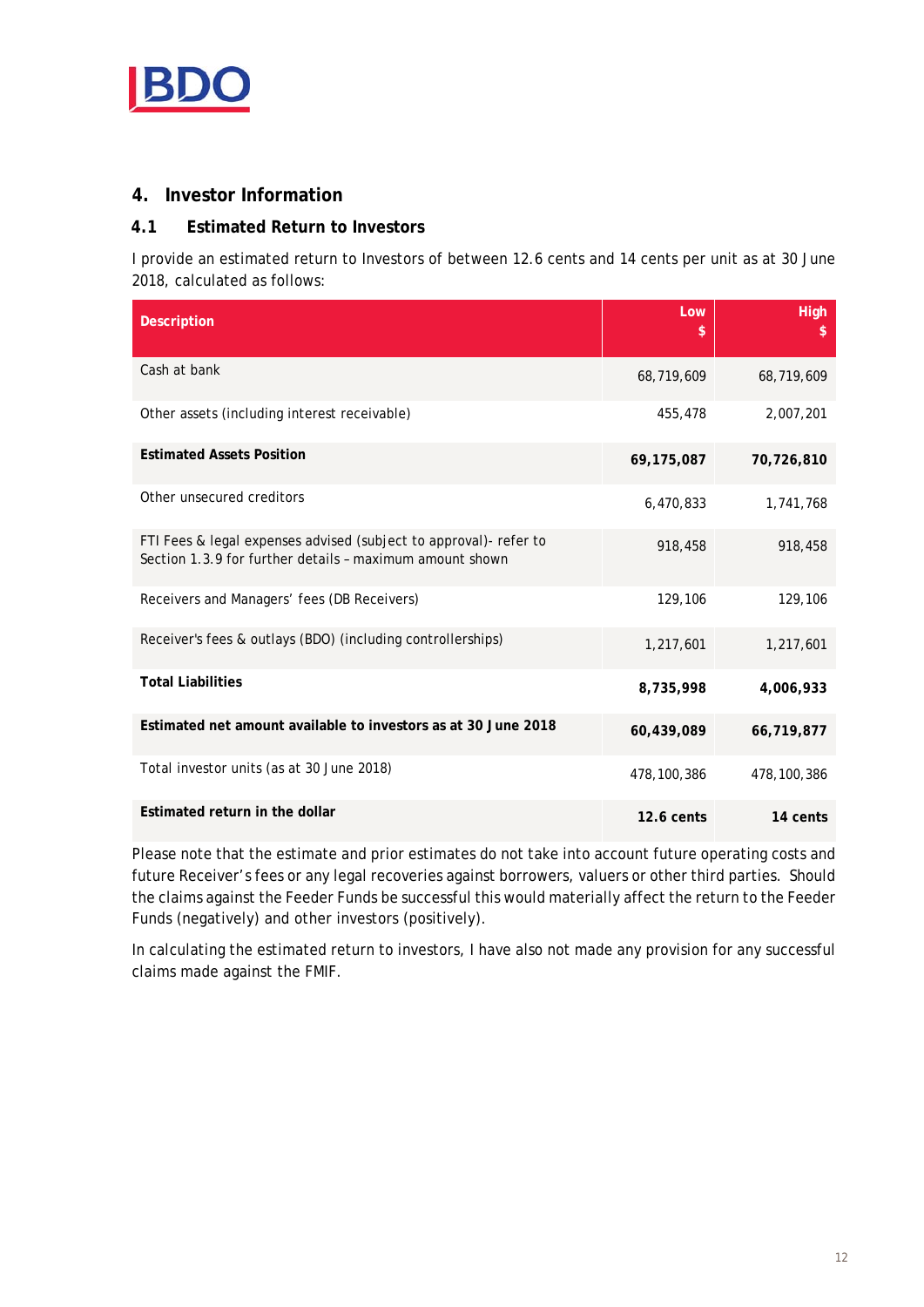

## **4.2 Estimated Unit Price as at 30 June 2018**

The estimated unit price as at 30 June 2018 is 14 cents.

| <b>Description</b>                            | \$          |
|-----------------------------------------------|-------------|
| Total Value of Fund Assets as at 30 June 2018 | 70,707,593  |
| Less Creditors and Other Payables             | 3,823,179   |
| <b>Total Net Value of Fund Assets</b>         | 66,884,414  |
| <b>Total Number of Units</b>                  | 478,100,386 |
| Unit Price Estimate                           | 14 cents    |

I *attach* a copy of a letter confirming the unit price as at 30 June 2018, which may be forwarded to Centrelink to assist with the review of investors' pensions.

## **4.3 Distributions to Investors**

There has been significant progress made towards being able to make an interim distribution to investors with the discontinuance of three proceedings against the LMIM/FMIF by the MPF for amounts in excess of \$30M and the imminent retirement of the DB Receivers. Once the DB Receivers retire, I will have sole control over the funds held. The following further steps (including estimated timing) are required to be taken to allow an interim distribution to investors:

- Retirement of the DB Receivers (estimated within one week)
- Completion of the Proof of Debt process by FTI and identification of indemnity claims against the Fund (2 months)
- Completion of the mediation against the Feeder Funds (5 and 6 November 2018)
- Application to Court to permit an interim distributions and to correct the members register (December 2018)
- Payment of interim distribution (January 2019).

## **4.4 Ongoing Reporting to Investors**

Reports will be distributed to investors in accordance with the preferred method of correspondence recorded for each investor in the Fund's database. In order to assist in reducing distribution costs, it would be appreciated if investors could nominate an email address as their preferred method to receive correspondence. Investors may update their details as outlined in Section 4.5 below. For those investors that do not have an email address, correspondence will continue to be sent to you via post.

My next report to investors will be issued by 31 December 2018.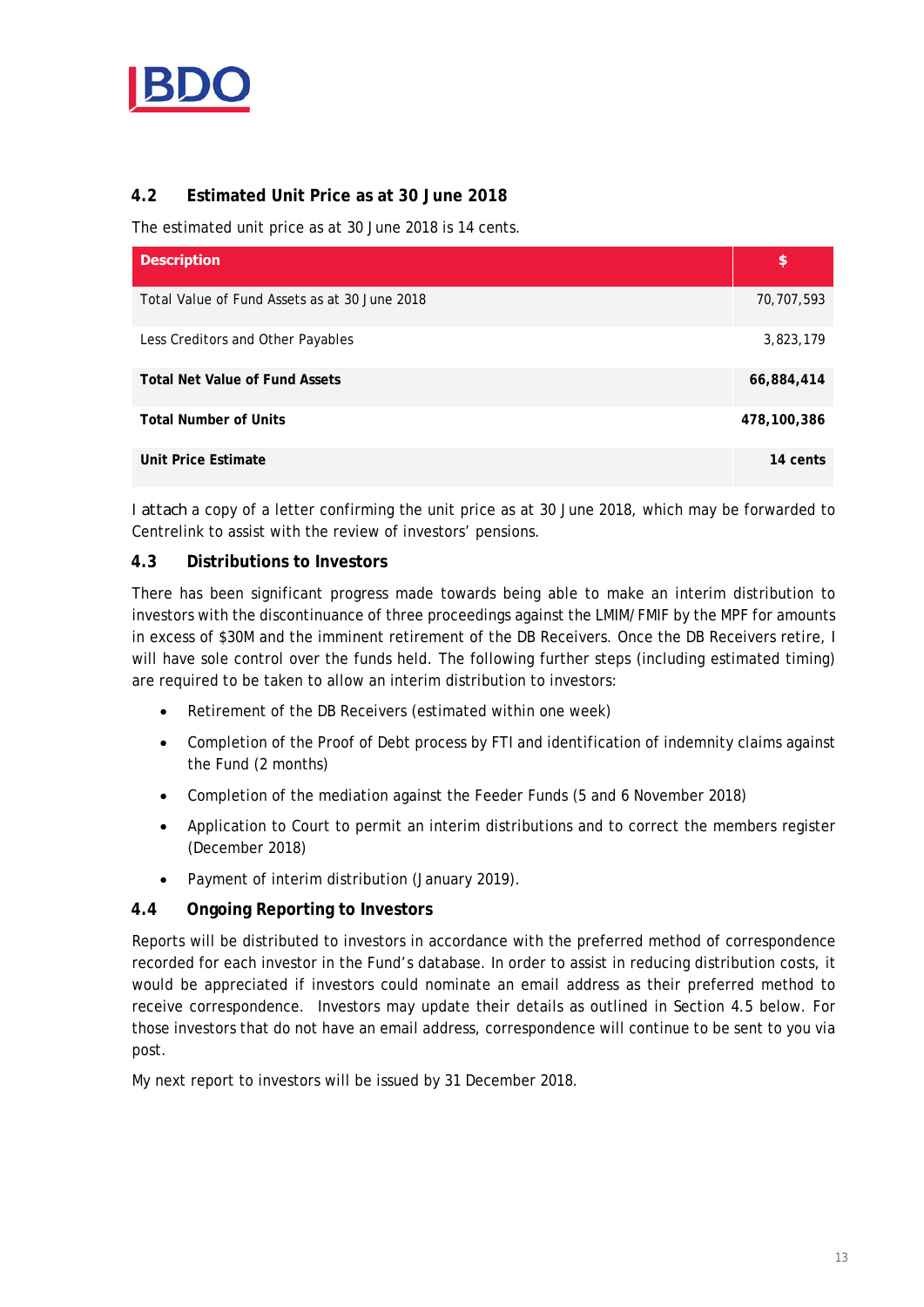

## **4.5 Investors Queries**

Arrangements are in place to ensure that any reasonable questions asked by members of the FMIF, about the winding up of the FMIF, will be answered within a reasonable period of time (generally seven days) and without charge to the investor.

For any changes to investors details, please review the Useful Forms/Procedures tab on the website www.lmfmif.com which includes information regarding the following procedures:

- Change of Contact Address/Bank Account Details
- Change of Contact Address/Bank Account Details of a Deceased Estate
- Change of Trustee of Self-Managed Super Fund
- Transfer of Unit Holding from a Super Fund/ Trustee Company to Personal Name(s)
- Transfer of Unit Holding from a Deceased Estate to the Sole Survivor
- Transfer from a Deceased Estate to a Beneficiary of an Estate
- Other Transfer of Unit Holding from Existing Investor to a New Investor

It is a requirement that advisors or other third parties acting on behalf of Unit Holders are doing so pursuant to a relevant Authority/Power of Attorney. Please ensure that a relevant Authority/Power of Attorney accompanies the abovementioned documents as necessary (if an Authority/Power of Attorney has not previously been provided).

It is preferable that all questions about the winding up, or communications are sent via email to enquiries@lmfmif.com with original documents to be mailed as required to:

BDO GPO Box 457 Brisbane QLD 4001 Phone: +61 7 3237 5999 Fax: +61 7 3221 9227

## **5. Receiver's Remuneration and Expenses**

There have been nine applications to Court to date to approve my remuneration from the date of my appointment on 8 August 2013 until 30 April 2018.

A copy of all documentation in relation to my applications can be found on the website www.lmfmif.com.

In addition to the remuneration previously approved by the Court I calculate that, on a time basis, I have incurred further remuneration of \$1,092,979.50 plus outlays of \$18,725.89 plus GST from 1 May 2018 to 31 August 2018 plus work undertaken in respect of the controllerships for the retirement village assets of \$22,014.50 plus GST as detailed in the table below and attached summaries.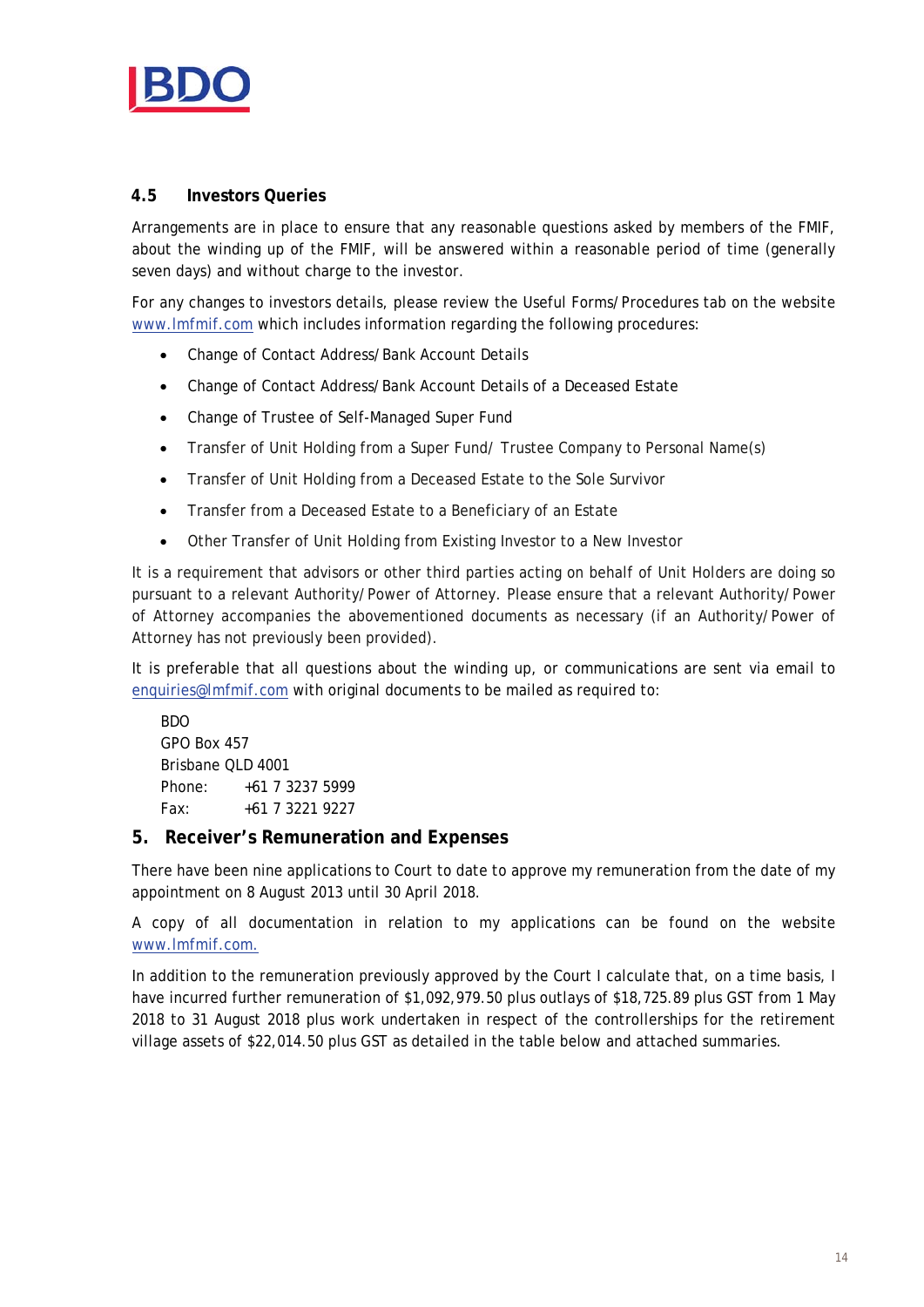

| Remuneration incurred and unpaid                                                       | Remuneration<br>$$$ (GST excl.) | Outlays<br>$$$ (GST excl.) |
|----------------------------------------------------------------------------------------|---------------------------------|----------------------------|
| LM First Mortgage Income Fund (Receivers & Managers Appointed) (Receiver<br>Appointed) | 1,092,979.50                    | 18,725.89                  |
| OVST Pty Ltd (In Liquidation) (Controllers Appointed)                                  | 4,301.00                        |                            |
| Pinevale Villas Morayfield Pty Ltd (In Liquidation) (Controllers Appointed)            | 6,132.00                        |                            |
| Bridgewater Lake Estate Ltd (In Liquidation) (Controllers Appointed)                   | 5,153.00                        |                            |
| Cameo Estates Lifestyle Villages (Launceston) Pty Ltd                                  | 1,610.50                        |                            |
| Redland Bay Leisure Life Ltd (In Liquidation) (Controllers Appointed)                  | 2,998.50                        |                            |
| Redland Bay Leisure Life Development Ltd (In Liquidation) (Controllers<br>Appointed)   | 1,819.50                        |                            |
| Total                                                                                  | 1,114,994.00                    | 18.725.89                  |

I anticipate that my next application to Court for the approval of my remuneration will be made in November 2018 covering the period 1 May 2018 to 31 October 2018. The controllership appointments have now been completed. A copy of my application in this respect will be posted to the website www.lmfmif.com and investors will be notified when this application has been lodged.

## **5.1 Actions taken during the Period**

I provide below a summary of actions taken during the period from 1 January to 30 June 2018:

- Work undertaken in relation to the litigation matters detailed at Section 1.1 and 1.2 of this report, which include, among other things:
	- o taking steps to procure the discontinuance of the proceedings by the Trustee of the MPF against LMIM and the Fund. See Sections 1.1.1.1 Assigned Loans and Section 1.1.1.2 AIIS Loan Claim.The Assigned Loans claims were discontinued in June 2018 and the AIIS claims discontinued in August 2018;
	- o Liaising with various parties in relation to the DB Receiver's retirement;
	- o Progressing the claim against the former auditors regarding the financial statements and compliance plan audits following public examinations held, amending the claim and conducting substantial work finalising the quantification of the loss suffered by the Fund. See Section 1.2.1 above;
	- o Progressing the Feeder Fund claim including obtaining directions for a mediation to be held, which is currently scheduled to take place on 5 and 6 November 2018. See Section 1.2.3 above;
	- o Progressing preparation of an application to Court for directions and leave to proceed in respect of the proceedings against LMIM, and a stay of the proceeding until further order, which was granted on 25 July 2018. See Section 1.2.5.3 above;
	- o Monitoring and providing assistance to the Liquidator of Bellpac regarding the \$8M bonds claim, progressing this matter, and also dealing with the MPF's claim for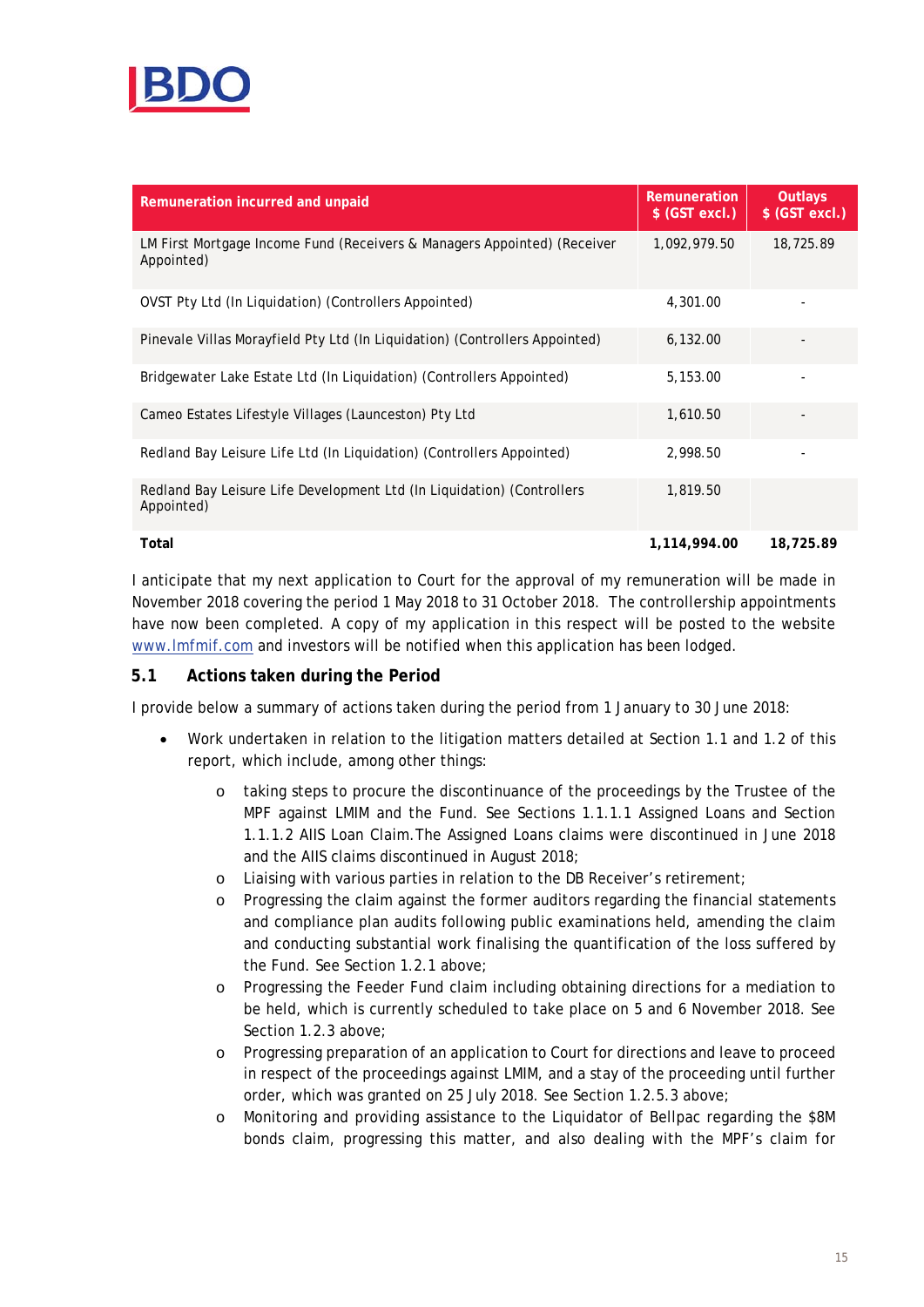

reimbursement of litigation funding costs from the proceeds of the Bonds. See section 1.2.2 above;

- o Progressing the claim against the MPF and others with a trial set for March/April 2019. See Section 1.1.2;
- o Progressing claims against guarantors. See Section 1.2.4 above.
- Maintaining the management accounts of the Fund and preparing the management accounts for the half year ending 31 December 2017 and year ending 30 June 2018;
- Undertaking the investor management function for approximately 4,500 investors including answering queries on the winding up of the Fund and maintaining the investment database, including any change in details or transfer of units;
- Preparing affidavit and supporting material for an application to Court for approval of the receiver's remuneration for the period 1 November 2018 to 30 April 2018;
- Finalising outstanding matters from the sale of five retirement villages, including tax compliance issues;
- Further investigations into the migration of the Composer investor management database to the AX investor management databases;
- Attending to compliance with the conditions of ASIC's grant of relief from the requirements of a half year review and annual audit of the financial reports and compliance plan;
- Preparation of unit price calculations; and
- Preparation of update reports to investors in March and June 2018.

#### **5.2 Actions required to complete the winding up**

I provide below a summary of the proposed actions to be taken in the next 12 months in relation to the winding up of the Fund:

- Take steps to finalise the various ongoing litigation matters outlined in this report;
- Continue to monitor and assist the Bellpac liquidator to achieve settlement or determination of the \$8M bonds claim;
- Resolve the MPF claim against the proceeds of the Bonds;
- Finalise all claims against quarantors;
- Resolve or have determined FTI's indemnity claims against the Fund;
- Maintain the accounts of the Fund and prepare management accounts;
- Resolve the issues relating to the investor units subscribed in foreign currencies in the investor management database, and obtain court approval to correct the member records of the FMIF;
- Maintain the investor management database;
- Subject to the retirement of the DB receivers and obtaining the necessary approvals from the Court, process an interim distribution to investors;
- Report to investors on a quarterly basis; and
- Make applications to Court for remuneration approval.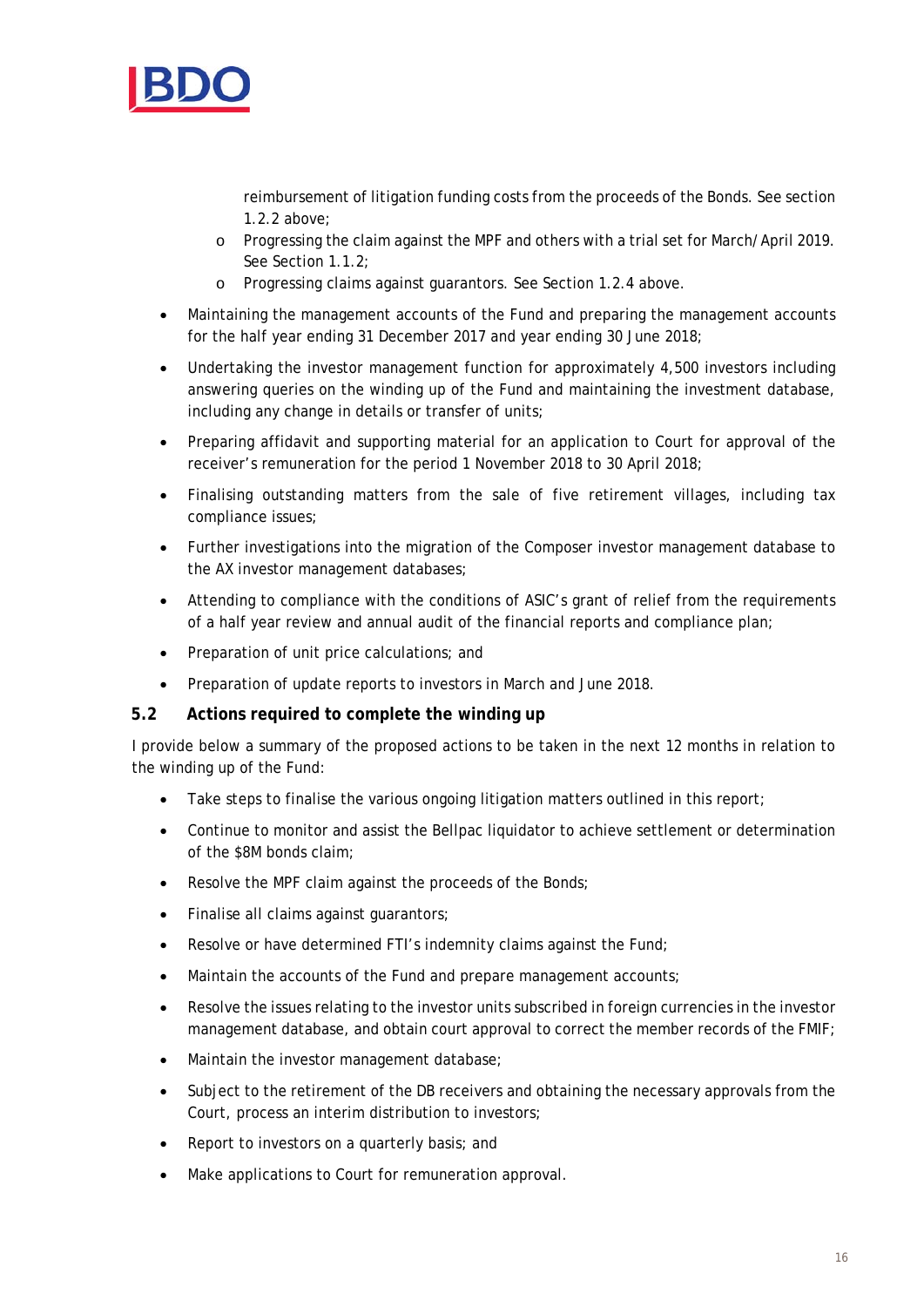

Please note that the timing to finalise some of the above matters will be subject to *inter alia*, progress of the outstanding legal actions.

## **5.3 Actions required to complete the winding up**

I provide below a summary of the key actions required to complete the winding up:

- Finalise all litigation currently on foot and contemplated;
- Resolve or have determined FTI's further remuneration or indemnity claims against the Fund;
- Discharge all liabilities of the Fund;
- Obtain a discharge of the DB security and of the DB Receivers;
- Obtain approval from the Court to process interim distributions and a final distribution to investors;
- $\bullet$  Prepare final accounts for the Fund;
- Arrange for an auditor to audit the final accounts of the Fund after the Fund is wound up; and
- Obtain court orders in relation to the finalisation of my role in relation to the Fund.

I anticipate that the winding up of the Fund will be finalised in approximately 18 to 24 months, however, this may vary subject to the progression of the outstanding legal matters detailed in this report.

#### **6. Queries**

Should unit holders wish to advise of any changes in details or require further information, please contact BDO as follows:

BDO GPO Box 457 Brisbane QLD 4001 Phone: +61 7 3237 5999 Fax: +61 7 3221 9227 Email: enquiries@lmfmif.com

Yours sincerely

David Whyte Receiver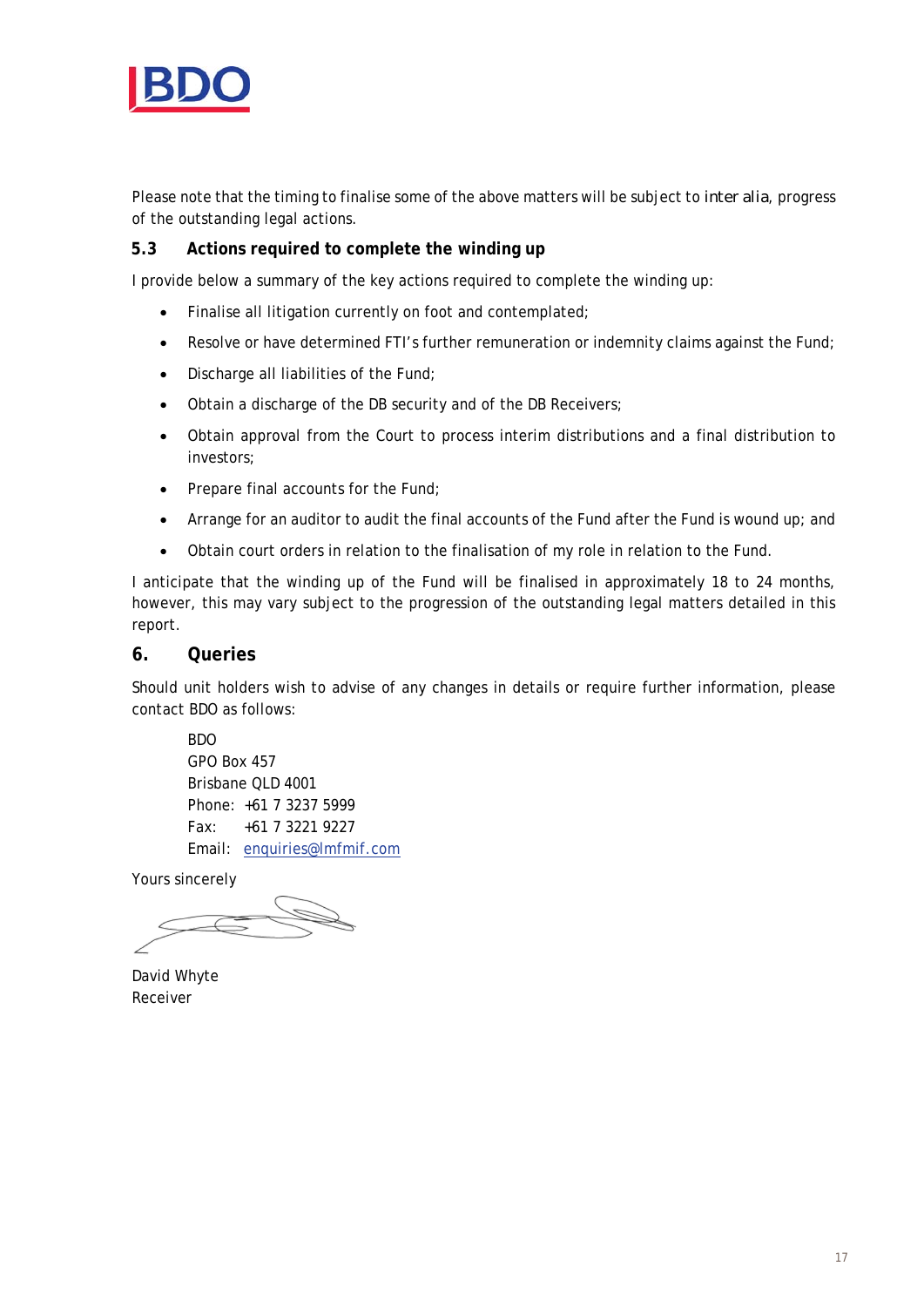

#### **LM First Mortgage Income Fund (Receivers & Managers Appointed) REMUNERATION REPORT - Summary of professional fees by category of work for the period 1 May 2018 to 31 August 2018**

|                       |                             |               |                            | <b>Totals</b> |         | <b>Task Area</b> |         |              |          |           |      |                |       |                |
|-----------------------|-----------------------------|---------------|----------------------------|---------------|---------|------------------|---------|--------------|----------|-----------|------|----------------|-------|----------------|
|                       |                             |               |                            |               |         | <b>Assets</b>    |         | Creditors    | Trade On |           |      | Investigations |       | Administration |
| Employee              | Position                    | Rate          | hrs                        |               | hrs     | s                | hrs     | $\mathsf{s}$ | hrs      |           | hrs  |                | hrs   |                |
| Leisa Rafter          | Partner                     | 710           | 0.4                        | 284.00        |         |                  |         |              | 0.4      | 284.00    |      |                |       |                |
| Clark Jarrold         | Partner                     | 595           | 352.2                      | 209,559.00    | 352.2   | 209,559.00       |         |              |          |           |      |                |       |                |
| David Whyte           | Partner                     | 595           | 83.4                       | 49,623.00     | 31.9    | 18,980.50        | $8.8\,$ | 5,236.00     | 42.1     | 25,049.50 |      |                | 0.6   | 357.00         |
| Clark Jarrold         | Partner                     | 580           | 130.6                      | 75,748.00     | 130.6   | 75,748.00        |         |              |          |           |      |                |       |                |
| David Whyte           | Partner                     | 580           | 85.3                       | 49,474.00     | 42.7    | 24,766.00        | 12.8    | 7,424.00     | 5.3      | 3,074.00  |      |                | 24.5  | 14,210.00      |
| Gerry Collins         | Consultant                  | 580           | 0.9                        | 522.00        | 0.9     | 522.00           |         |              |          |           |      |                |       |                |
| Mark Whittaker        | Partner                     | 570           | 3.0                        | 1,710.00      | 3.0     | 1,710.00         |         |              |          |           |      |                |       |                |
| John Garrard          | Senior Manager              | 565           | 0.9                        | 508.50        |         |                  |         |              | 0.9      | 508.50    |      |                |       |                |
| Craig Jenkins         | Partner                     | 515           | 30.2                       | 15,553.00     | 30.2    | 15,553.00        |         |              |          |           |      |                |       |                |
| Charles Haines        | <b>Associate Director</b>   | 510           | 1.7                        | 867.00        |         |                  |         |              |          |           | 1.7  | 867.00         |       |                |
| Alastair Raphael      | Senior Manager              | 485           | 1.3                        | 630.50        |         |                  | 1.3     | 630.50       |          |           |      |                |       |                |
| Arthur Taylor         | Senior Manager              | 485           | 285.1                      | 138,273.50    | 282.4   | 136, 964.00      | 1.5     | 727.50       | 1.2      | 582.00    |      |                |       |                |
| Arthur Taylor         | Senior Manager              | 470           | 258.8                      | 121,636.00    | 169.8   | 79,806.00        | 4.8     | 2,256.00     | 4.1      | 1,927.00  |      |                | 80.1  | 37,647.00      |
| Samuel Alexander      | Senior Manager              | 450           | 2.7                        | 1,215.00      |         |                  |         |              | 2.7      | 1,215.00  |      |                |       |                |
| Chris Demeyere        | Manager                     | 445           | 5.8                        | 2,581.00      | 5.8     | 2,581.00         |         |              |          |           |      |                |       |                |
| Michael Dharmaratne   | Manager                     | 445           | 26.2                       | 11,659.00     | 26.2    | 11,659.00        |         |              |          |           |      |                |       |                |
| Chris Demeyere        | Manager                     | 430           | 1.5                        | 645.00        | 1.5     | 645.00           |         |              |          |           |      |                |       |                |
| Julie Pagcu           | <b>Associate Director</b>   | 430           | 264.8                      | 113,864.00    | 264.8   | 113,864.00       |         |              |          |           |      |                |       |                |
| Julie Pagcu           | Associate Director          | 400           | 152.8                      | 61,120.00     | 152.8   | 61,120.00        |         |              |          |           |      |                |       |                |
| Ainsley Watt          | Senior Accountant - Exp     | 360           | 166.1                      | 59,796.00     | 50.0    | 18,000.00        | 65.7    | 23,652.00    | 39.5     | 14,220.00 |      |                | 10.9  | 3,924.00       |
| Ainsley Watt          | Senior Accountant - Exp     | 350           | 138.8                      | 48,580.00     | 33.4    | 11,690.00        | 69.3    | 24,255.00    | 10.0     | 3,500.00  | 7.2  | 2,520.00       | 18.9  | 6,615.00       |
| Reuben Tham           | Senior Consultant           | 295           | 2.2                        | 649.00        |         |                  |         |              | 2.2      | 649.00    |      |                |       |                |
| Antoinette Fielding   | Graduate Accountant         | 220           | 77.0                       | 16,940.00     |         |                  | 62.4    | 13,728.00    |          |           | 14.4 | 3,168.00       | 0.2   | 44.00          |
| Eloise Carroll        | Graduate Accountant         | 220           | 53.8                       | 11,836.00     | 3.0     | 660.00           | 41.6    | 9,152.00     | 4.0      | 880.00    |      |                | 5.2   | 1,144.00       |
| George Lethbridge     | Graduate Accountant         | 220           | 72.5                       | 15,950.00     | 37.4    | 8,228.00         | 29.7    | 6,534.00     |          |           | 1.3  | 286.00         | 4.1   | 902.00         |
| Sarah Cunningham      | <b>Accounting Assistant</b> | 220           | 1.3                        | 286.00        |         |                  |         |              |          |           |      |                | 1.3   | 286.00         |
| Antoinette Fielding   | Graduate Accountant         | 215           | 61.8                       | 13,287.00     | 1.1     | 236.50           | 58.1    | 12,491.50    |          |           | 2.6  | 559.00         |       |                |
| Eloise Carroll        | Graduate Accountant         | 215           | 30.4                       | 6,536.00      |         |                  | 30.4    | 6,536.00     |          |           |      |                |       |                |
| Ryan Whyte            | Undergraduate               | 180           | 91.9                       | 16,542.00     | 45.7    | 8,226.00         | 43.6    | 7,848.00     |          |           | 1.0  | 180.00         | 1.6   | 288.00         |
| George Lethbridge     | Graduate Accountant         | 175           | 92.7                       | 16,222.50     | 26.3    | 4,602.50         | 53.7    | 9,397.50     |          |           | 4.7  | 822.50         | 8.0   | 1,400.00       |
| Ryan Whyte            | Undergraduate               | 175           | 75.7                       | 13,247.50     | 5.7     | 997.50           | 37.6    | 6,580.00     | 1.3      | 227.50    | 18.4 | 3,220.00       | 12.7  | 2,222.50       |
| <b>Brooke Streidl</b> | Practice Assistant          | 130           | 4.3                        | 559.00        | 4.3     | 559.00           |         |              |          |           |      |                |       |                |
| Julia Rose            | Practice Assistant          | 130           | 88.9                       | 11,557.00     | 88.9    | 11,557.00        |         |              |          |           |      |                |       |                |
| Leah Clark            | Practice Assistant          | 130           | 3.0                        | 390.00        | 3.0     | 390.00           |         |              |          |           |      |                |       |                |
| Tanya Bennett         | Practice Assistant          | 130           | 11.0                       | 1,430.00      | 11.0    | 1,430.00         |         |              |          |           |      |                |       |                |
| Moira Hattingh        | Practice Assistant          | 100           | 19.7                       | 1,970.00      |         |                  |         |              |          |           |      |                | 19.7  | 1,970.00       |
| Moira Hattingh        | Practice Assistant          | 95            | 18.2                       | 1,729.00      |         |                  |         |              |          |           |      |                | 18.2  | 1,729.00       |
|                       |                             | <b>TOTALS</b> | 2,696.9                    | 1,092,979.50  | 1,804.6 | 820,054.00       | 521.3   | 136,448.00   | 113.7    | 52,116.50 | 51.3 | 11,622.50      | 206.0 | 72,738.50      |
|                       |                             |               | <b>GST</b>                 | 109,297.95    |         |                  |         |              |          |           |      |                |       |                |
|                       |                             |               | <b>TOTAL INC GST</b>       | 1,202,277.45  |         |                  |         |              |          |           |      |                |       |                |
|                       |                             |               | <b>AVERAGE HOURLY RATE</b> | 405           |         | 454              |         | 262          |          | 458       |      | 227            |       | 353            |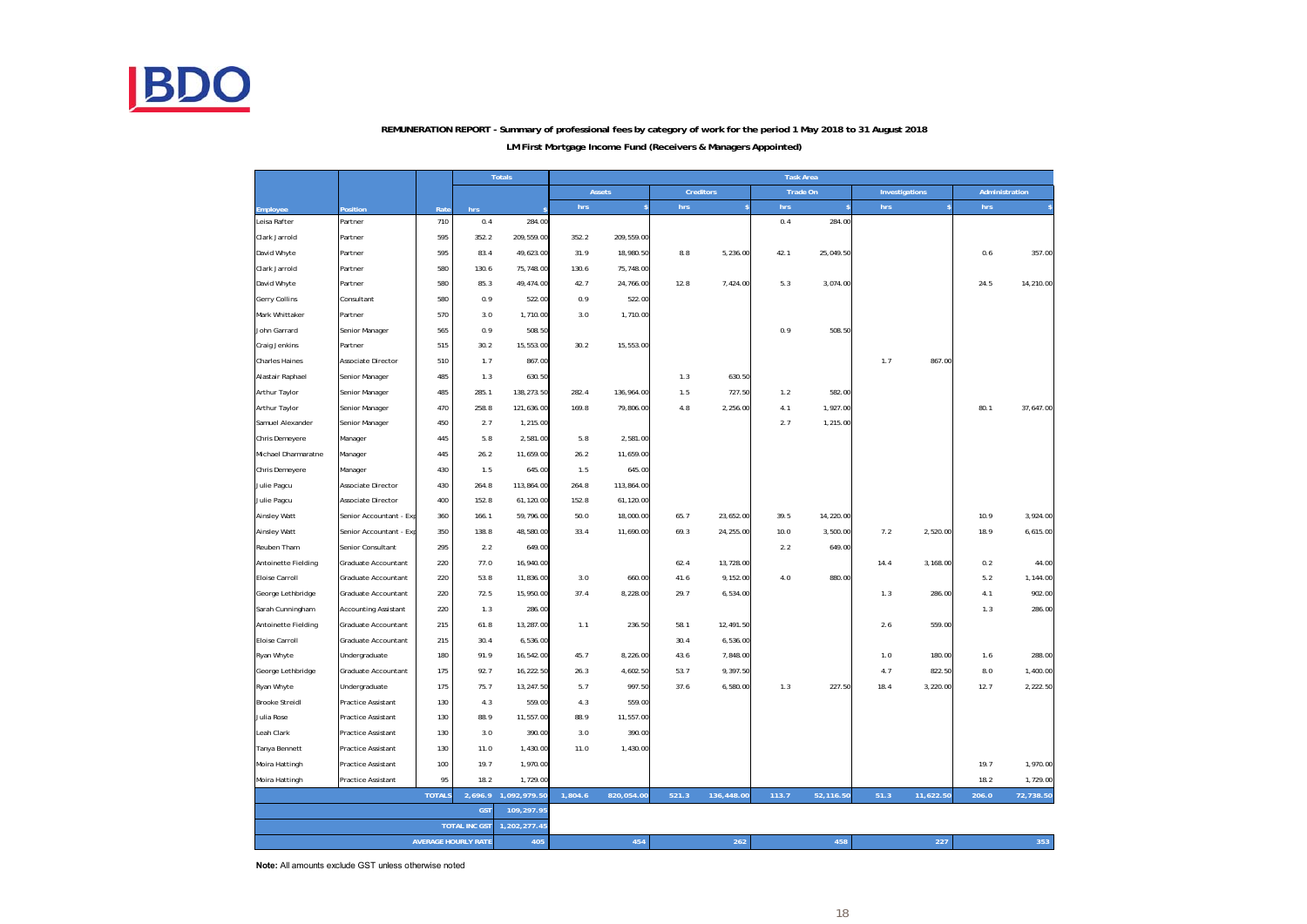

## **Disbursements for the period 1 May 2018 to 31 August 2018**

# **LM First Mortgage Income Fund (Receivers & Managers Appointed)**

|                      | Amount      |
|----------------------|-------------|
| <b>Expense Type</b>  | $($ex$ GST) |
| Airfares             | 444.66      |
| Search Fee           | 982.54      |
| Postage              | 14,862.80   |
| Taxi fares           | 147.02      |
| Courier              | 76.77       |
| Printing             | 317.10      |
| <b>IT Expenses</b>   | 1,895.00    |
| <b>TOTAL</b>         | 18,725.89   |
| <b>GST</b>           | 1,872.59    |
| <b>TOTAL INC GST</b> | 20,598.48   |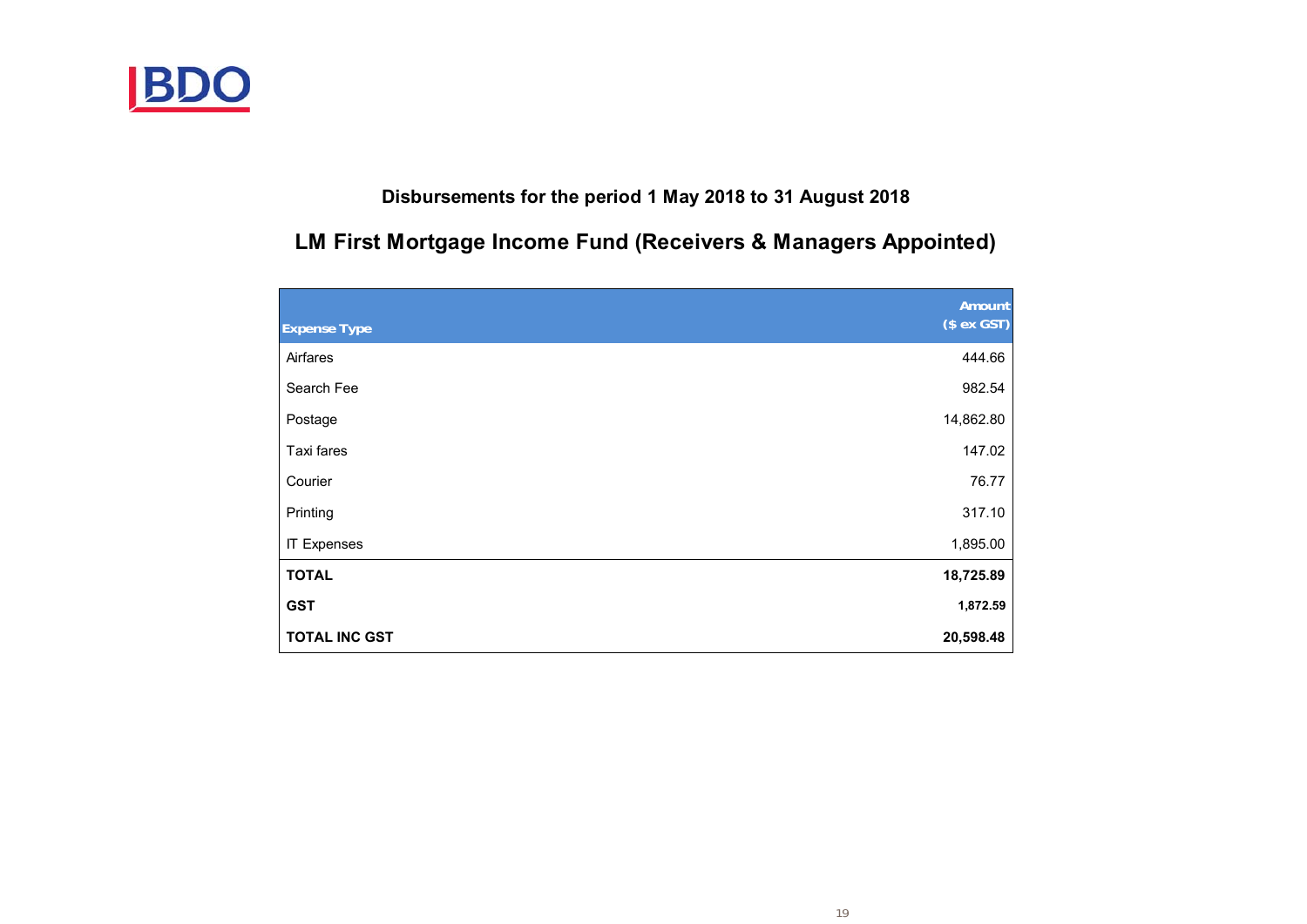

**REMUNERATION REPORT - Summary of professional fees by category of work for the period 1 May 2018 to 31 August 2018 Bridgewater Lake Estate Pty Limited (Controllers Appointed)**

|                      |                                 |               |                            | <b>Totals</b> |     | <b>Task Area</b> |      |                |
|----------------------|---------------------------------|---------------|----------------------------|---------------|-----|------------------|------|----------------|
|                      |                                 |               |                            |               |     | Trade On         |      | Administration |
| Employee             | Position                        | Rate          | hrs                        |               | hrs | \$               | hrs  |                |
| Leisa Rafter         | Partner                         | 680           | 0.3                        | 204.00        | 0.3 | 204.00           |      |                |
| David Whyte          | Partner                         | 580           | 0.1                        | 58.00         | 0.1 | 58.00            |      |                |
| Samuel Alexander     | Senior Manager                  | 450           | 1.1                        | 495.00        | 1.1 | 495.00           |      |                |
| Ainsley Watt         | Senior Accountant - Experienced | 360           | 0.9                        | 324.00        | 0.2 | 72.00            | 0.7  | 252.00         |
| Ainsley Watt         | Senior Accountant - Experienced | 350           | 4.1                        | 1,435.00      | 1.1 | 385.00           | 3.0  | 1,050.00       |
| Reuben Tham          | Senior Consultant               | 280           | 3.9                        | 1,092.00      | 3.9 | 1,092.00         |      |                |
| George Lethbridge    | Graduate Accountant             | 220           | 2.3                        | 506.00        |     |                  | 2.3  | 506.00         |
| Eloise Carroll       | <b>Graduate Accountant</b>      | 220           | 1.1                        | 242.00        | 0.5 | 110.00           | 0.6  | 132.00         |
| George Lethbridge    | Graduate Accountant             | 175           | 4.5                        | 787.50        |     |                  | 4.5  | 787.50         |
| Moira Hattingh       | Practice Assistant              | 95            | 0.1                        | 9.50          |     |                  | 0.1  | 9.50           |
|                      |                                 | <b>TOTALS</b> | 18.4                       | 5,153.00      | 7.2 | 2,416.00         | 11.2 | 2,737.00       |
|                      |                                 |               | <b>GST</b>                 | 515.30        |     |                  |      |                |
| <b>TOTAL INC GST</b> |                                 |               |                            | 5,668.30      |     |                  |      |                |
|                      |                                 |               | <b>AVERAGE HOURLY RATE</b> | 280           |     | 336              |      | 244            |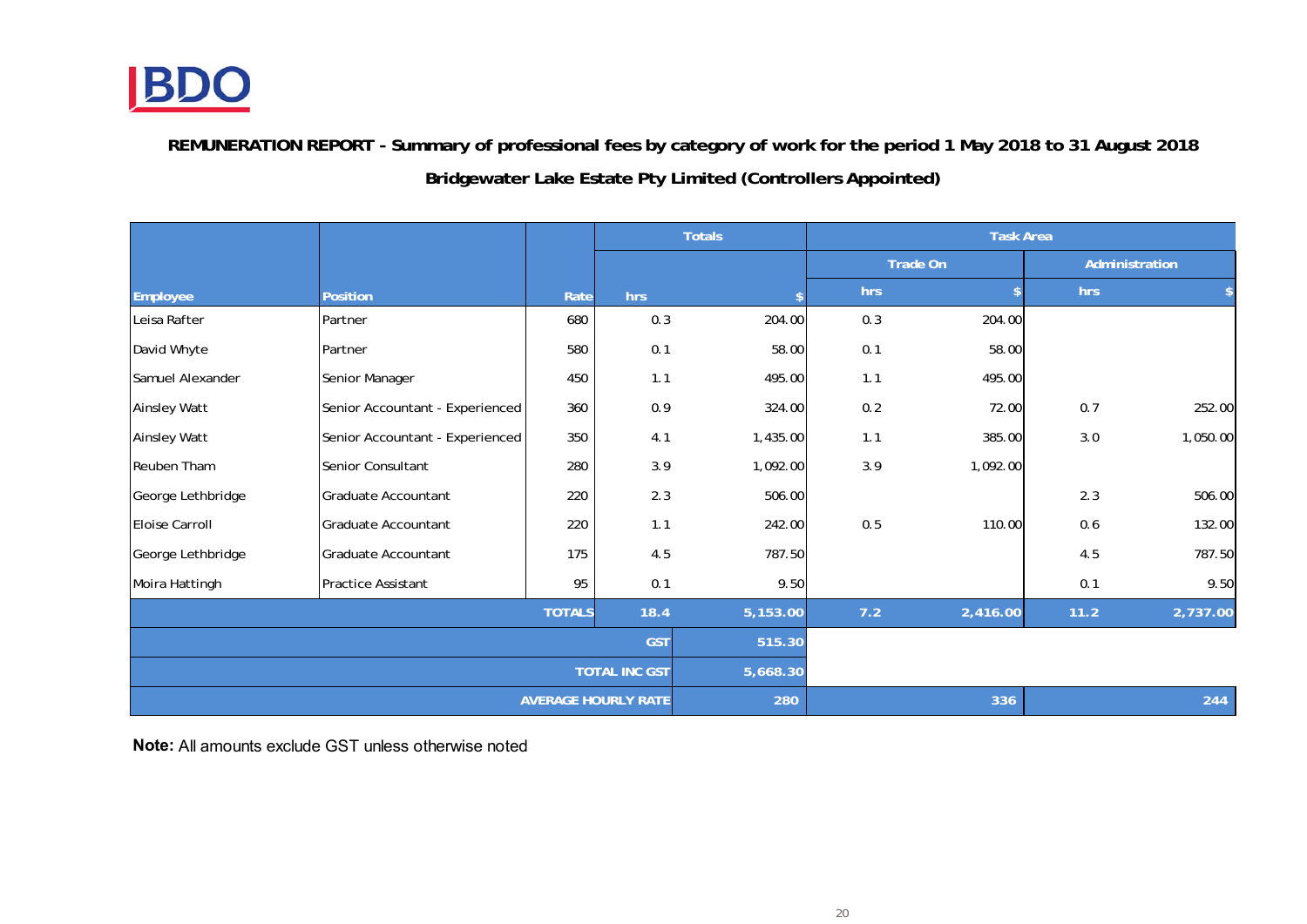

**REMUNERATION REPORT - Summary of professional fees by category of work for the period 1 May 2018 to 31 August 2018 Cameo Estates Lifestyle Villages (Launceston) Pty Ltd (Controllers Appointed)**

|                       |                                 |      |                            | <b>Totals</b> |                 |        | <b>Task Area</b> |          |
|-----------------------|---------------------------------|------|----------------------------|---------------|-----------------|--------|------------------|----------|
|                       |                                 |      |                            |               | Trade On        |        | Administration   |          |
| Employee              | <b>Position</b>                 | Rate | hrs                        |               | hrs             |        | hrs              | \$       |
| <b>Ainsley Watt</b>   | Senior Accountant - Experienced | 360  | 0.9                        | 324.00        | 0.2             | 72.00  | 0.7              | 252.00   |
| <b>Ainsley Watt</b>   | Senior Accountant - Experienced | 350  | 0.1                        | 35.00         |                 |        | 0.1              | 35.00    |
| George Lethbridge     | Graduate Accountant             | 220  | 2.1                        | 462.00        |                 |        | 2.1              | 462.00   |
| <b>Eloise Carroll</b> | Graduate Accountant             | 220  | 1.0                        | 220.00        | 0.3             | 66.00  | 0.7              | 154.00   |
| George Lethbridge     | Graduate Accountant             | 175  | 3.0                        | 525.00        |                 |        | 3.0              | 525.00   |
| Ashley Richardson     | <b>Administration Assistant</b> | 175  | 0.2                        | 35.00         |                 |        | 0.2              | 35.00    |
| Moira Hattingh        | <b>Practice Assistant</b>       | 95   | 0.1                        | 9.50          |                 |        | 0.1              | 9.50     |
|                       | <b>TOTALS</b>                   |      |                            |               | 1,610.50<br>0.5 | 138.00 | 6.9              | 1,472.50 |
|                       |                                 |      |                            | 161.05        |                 |        |                  |          |
|                       | <b>TOTAL INC GST</b>            |      |                            |               | 1,771.55        |        |                  |          |
|                       |                                 |      | <b>AVERAGE HOURLY RATE</b> | 218           |                 | 276    |                  | 213      |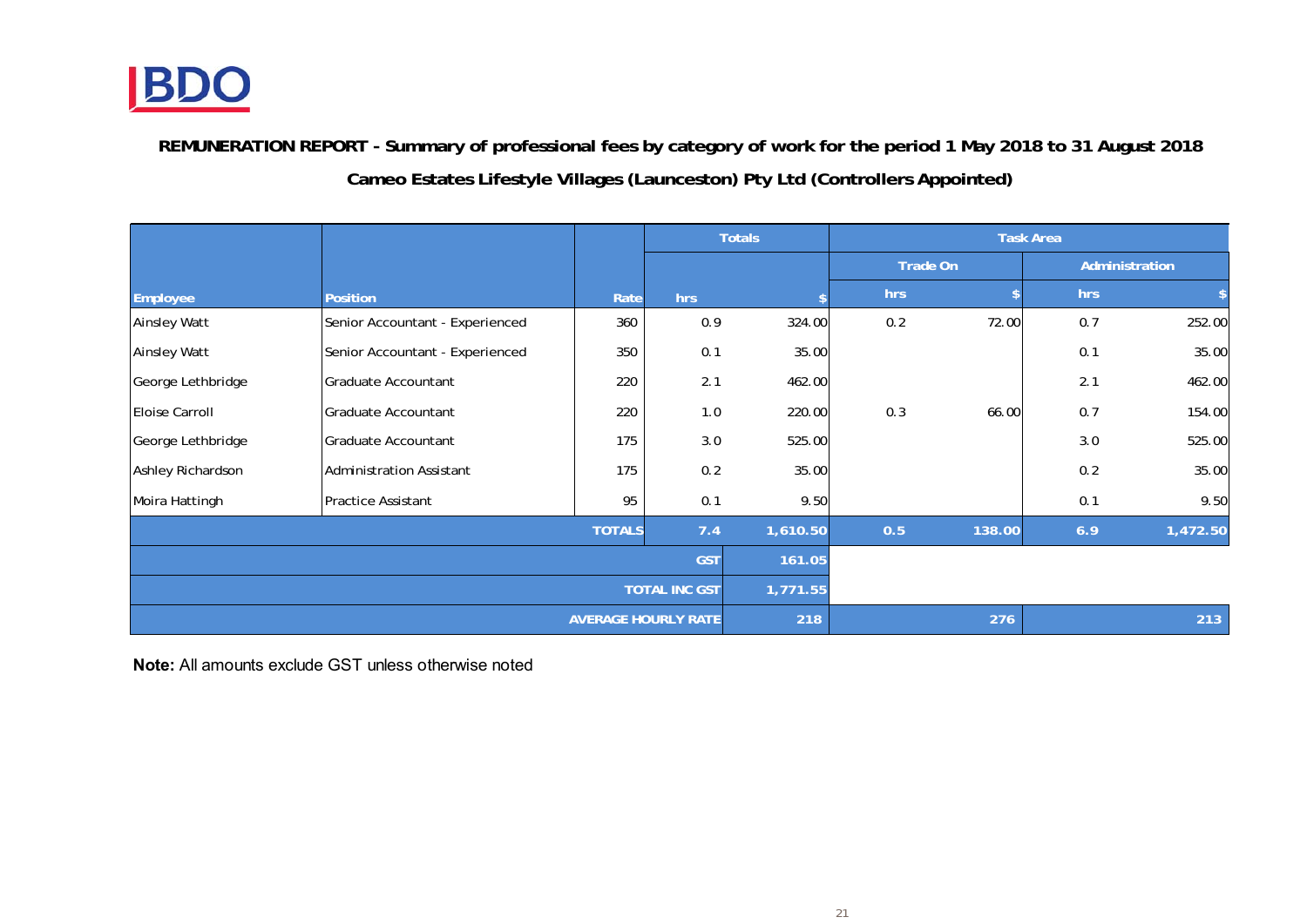

**REMUNERATION REPORT - Summary of professional fees by category of work for the period 1 May 2018 to 31 August 2018 OVST Pty Ltd (Controllers Appointed)**

|                      |                                 |               |                            | <b>Totals</b> |          |          | <b>Task Area</b> |                |
|----------------------|---------------------------------|---------------|----------------------------|---------------|----------|----------|------------------|----------------|
|                      |                                 |               |                            |               | Trade On |          |                  | Administration |
| Employee             | Position                        | Rate          | hrs                        |               | hrs      |          | hrs              |                |
| Leisa Rafter         | Partner                         | 680           | 0.3                        | 204.00        | 0.3      | 204.00   |                  |                |
| Samuel Alexander     | Senior Manager                  | 450           | 1.9                        | 855.00        | 1.9      | 855.00   |                  |                |
| <b>Ainsley Watt</b>  | Senior Accountant - Experienced | 360           | 0.9                        | 324.00        | 0.2      | 72.00    | 0.7              | 252.00         |
| <b>Ainsley Watt</b>  | Senior Accountant - Experienced | 350           | 1.6                        | 560.00        |          |          | 1.6              | 560.00         |
| Reuben Tham          | Senior Consultant               | 280           | 3.1                        | 868.00        | 3.1      | 868.00   |                  |                |
| George Lethbridge    | Graduate Accountant             | 220           | 2.6                        | 572.00        |          |          | 2.6              | 572.00         |
| Eloise Carroll       | Graduate Accountant             | 220           | 1.7                        | 374.00        | 0.1      | 22.00    | 1.6              | 352.00         |
| George Lethbridge    | Graduate Accountant             | 175           | 3.0                        | 525.00        |          |          | 3.0              | 525.00         |
| Moira Hattingh       | Practice Assistant              | 95            | 0.2                        | 19.00         |          |          | 0.2              | 19.00          |
|                      |                                 | <b>TOTALS</b> | 15.3                       | 4,301.00      | 5.6      | 2,021.00 | 9.7              | 2,280.00       |
|                      | <b>GST</b>                      |               |                            | 430.10        |          |          |                  |                |
| <b>TOTAL INC GST</b> |                                 |               |                            | 4,731.10      |          |          |                  |                |
|                      |                                 |               | <b>AVERAGE HOURLY RATE</b> | 281           |          | 361      |                  | 235            |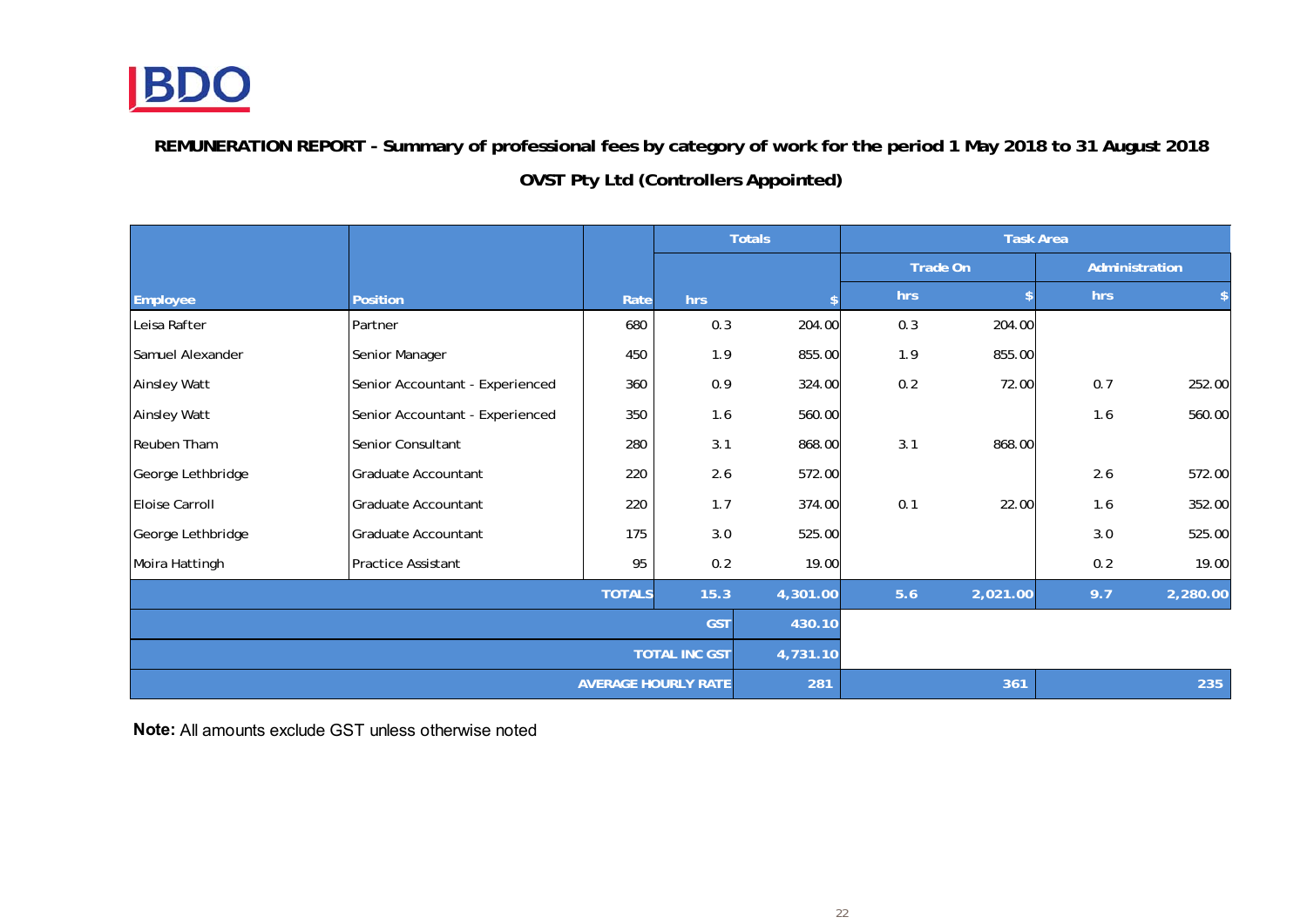

**REMUNERATION REPORT - Summary of professional fees by category of work for the period 1 May 2018 to 31 August 2018 Pinevale Villas Morayfield Pty Ltd (Controllers Appointed)**

|                     |                                 |               |                            | <b>Totals</b> |                 |          | <b>Task Area</b> |          |  |
|---------------------|---------------------------------|---------------|----------------------------|---------------|-----------------|----------|------------------|----------|--|
|                     |                                 |               |                            |               | <b>Trade On</b> |          | Administration   |          |  |
| Employee            | <b>Position</b>                 | Rate          | hrs                        |               | hrs             |          | hrs              |          |  |
| Angie Hicks         | Partner                         | 710           | 1.3                        | 923.00        | 1.3             | 923.00   |                  |          |  |
| <b>Ainsley Watt</b> | Senior Accountant - Experienced | 360           | 3.0                        | 1,080.00      | 0.3             | 108.00   | 2.7              | 972.00   |  |
| Reuben Tham         | Senior Consultant               | 295           | 1.8                        | 531.00        | 1.8             | 531.00   |                  |          |  |
| George Lethbridge   | Graduate Accountant             | 220           | 4.0                        | 880.00        |                 |          | 4.0              | 880.00   |  |
| Sarah Cunningham    | <b>Accounting Assistant</b>     | 220           | 1.9                        | 418.00        |                 |          | 1.9              | 418.00   |  |
| Jessica Fuller      | <b>Graduate Consultant</b>      | 200           | 11.5                       | 2,300.00      | 11.5            | 2,300.00 |                  |          |  |
|                     |                                 | <b>TOTALS</b> | 23.5                       | 6,132.00      | 14.9            | 3,862.00 | 8.6              | 2,270.00 |  |
| <b>GST</b>          |                                 |               |                            | 613.20        |                 |          |                  |          |  |
|                     | <b>TOTAL INC GST</b>            |               |                            |               | 6,745.20        |          |                  |          |  |
|                     |                                 |               | <b>AVERAGE HOURLY RATE</b> | 261           |                 | 259      |                  | 264      |  |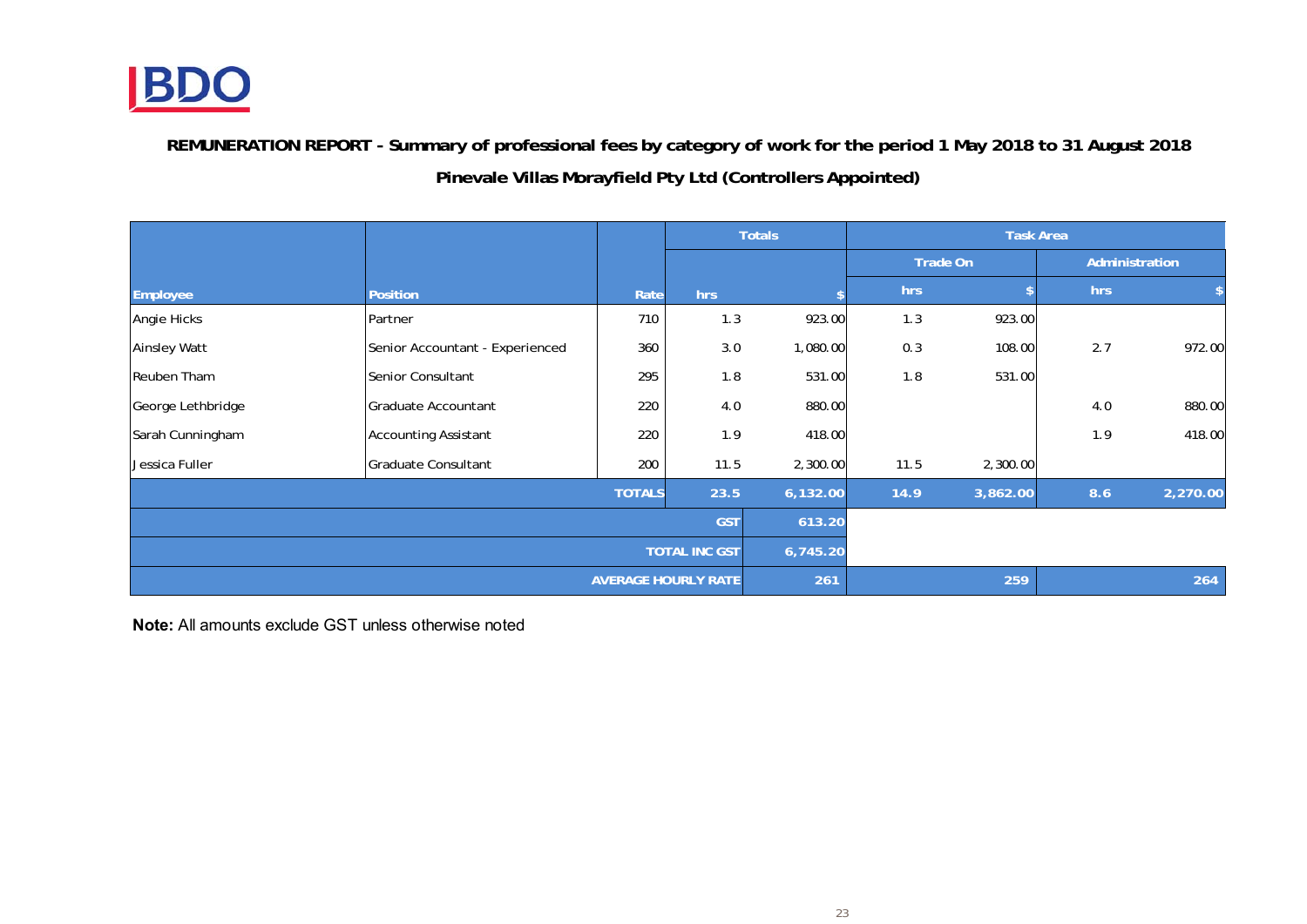

**REMUNERATION REPORT - Summary of professional fees by category of work for the period 1 May 2018 to 31 August 2018 Redland Bay Leisure Life Pty Ltd (Controllers Appointed)**

|                            |                                 |      |          | <b>Totals</b>      | <b>Task Area</b> |        |                |          |
|----------------------------|---------------------------------|------|----------|--------------------|------------------|--------|----------------|----------|
|                            |                                 |      |          |                    | Trade On         |        | Administration |          |
| Employee                   | <b>Position</b>                 | Rate | hrs      | $\mathbf{\hat{S}}$ | hrs              |        | hrs            | \$       |
| Leisa Rafter               | Partner                         | 710  | 0.8      | 568.00             | 0.8              | 568.00 |                |          |
| John Garrard               | Senior Manager                  | 565  | 0.3      | 169.50             | 0.3              | 169.50 |                |          |
| Susan Rix                  | Partner                         | 520  | 0.3      | 156.00             |                  |        | 0.3            | 156.00   |
| <b>Ainsley Watt</b>        | Senior Accountant - Experienced | 360  | 0.8      | 288.00             |                  |        | 0.8            | 288.00   |
| <b>Ainsley Watt</b>        | Senior Accountant - Experienced | 350  | 0.2      | 70.00              |                  |        | 0.2            | 70.00    |
| George Lethbridge          | Graduate Accountant             | 220  | $6.0\,$  | 1,320.00           |                  |        | 6.0            | 1,320.00 |
| <b>Eloise Carroll</b>      | Graduate Accountant             | 220  | 1.2      | 264.00             | 0.8              | 176.00 | 0.4            | 88.00    |
| Ryan Whyte                 | Undergraduate                   | 180  | 0.1      | 18.00              |                  |        | 0.1            | 18.00    |
| George Lethbridge          | Graduate Accountant             | 175  | 0.2      | 35.00              |                  |        | 0.2            | 35.00    |
| Ashley Richardson          | <b>Administration Assistant</b> | 175  | 0.2      | 35.00              |                  |        | 0.2            | 35.00    |
| <b>Cristen Glockling</b>   | Practice Assistant              | 155  | 0.3      | 46.50              | 0.3              | 46.50  |                |          |
| Moira Hattingh             | <b>Practice Assistant</b>       | 95   | 0.3      | 28.50              |                  |        | 0.3            | 28.50    |
| <b>TOTALS</b><br>10.7      |                                 |      | 2,998.50 | 2.2                | 960.00           | 8.5    | 2,038.50       |          |
| <b>GST</b>                 |                                 |      | 299.85   |                    |                  |        |                |          |
| <b>TOTAL INC GST</b>       |                                 |      | 3,298.35 |                    |                  |        |                |          |
| <b>AVERAGE HOURLY RATE</b> |                                 |      | 280      |                    | 436              |        | 240            |          |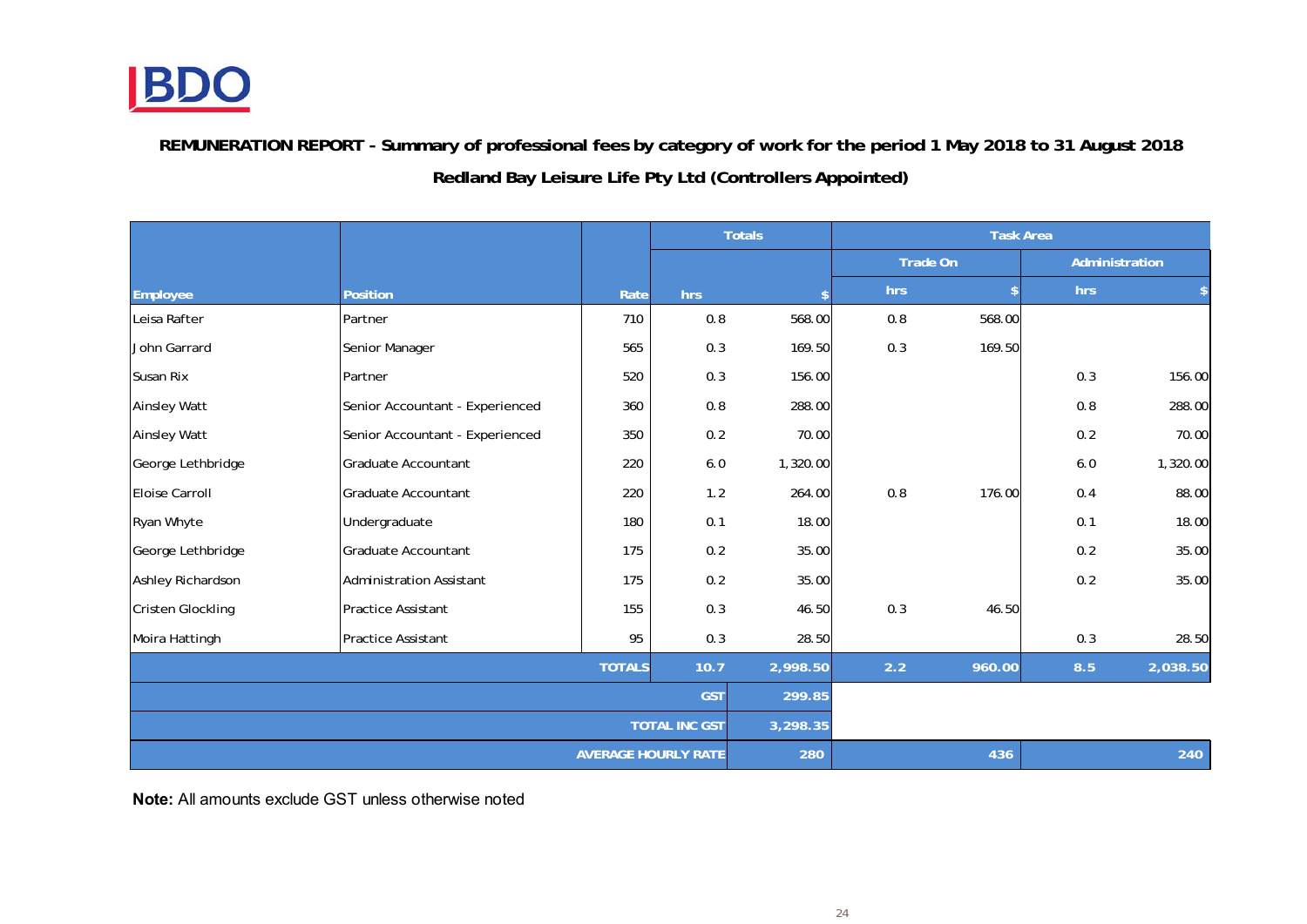

# **REMUNERATION REPORT - Summary of professional fees by category of work for the period 1 May 2018 to 31 August 2018 Redland Bay Leisure Life Development Pty Ltd (Controllers Appointed)**

|                            |                                 |      | <b>Totals</b> |          | <b>Task Area</b> |        |                |          |
|----------------------------|---------------------------------|------|---------------|----------|------------------|--------|----------------|----------|
|                            |                                 |      |               |          | <b>Trade On</b>  |        | Administration |          |
| Employee                   | <b>Position</b>                 | Rate | hrs           |          | hrs              |        | hrs            |          |
| <b>Ainsley Watt</b>        | Senior Accountant - Experienced | 360  | 0.8           | 288.00   |                  |        | 0.8            | 288.00   |
| <b>Ainsley Watt</b>        | Senior Accountant - Experienced | 350  | 0.2           | 70.00    |                  |        | 0.2            | 70.00    |
| George Lethbridge          | Graduate Accountant             | 220  | 3.2           | 704.00   | 0.7              | 154.00 | 2.5            | 550.00   |
| Eloise Carroll             | Graduate Accountant             | 220  | 1.3           | 286.00   |                  |        | 1.3            | 286.00   |
| Jessica Fuller             | <b>Graduate Consultant</b>      | 200  | 2.0           | 400.00   | 2.0              | 400.00 |                |          |
| George Lethbridge          | Graduate Accountant             | 175  | 0.3           | 52.50    |                  |        | 0.3            | 52.50    |
| Moira Hattingh             | <b>Practice Assistant</b>       | 95   | 0.2           | 19.00    |                  |        | 0.2            | 19.00    |
| <b>TOTALS</b>              |                                 |      | 8.0           | 1,819.50 | 2.7              | 554.00 | 5.3            | 1,265.50 |
| <b>GST</b>                 |                                 |      |               | 181.95   |                  |        |                |          |
| <b>TOTAL INC GST</b>       |                                 |      |               | 2,001.45 |                  |        |                |          |
| <b>AVERAGE HOURLY RATE</b> |                                 |      | 227           |          | 205              |        | 239            |          |